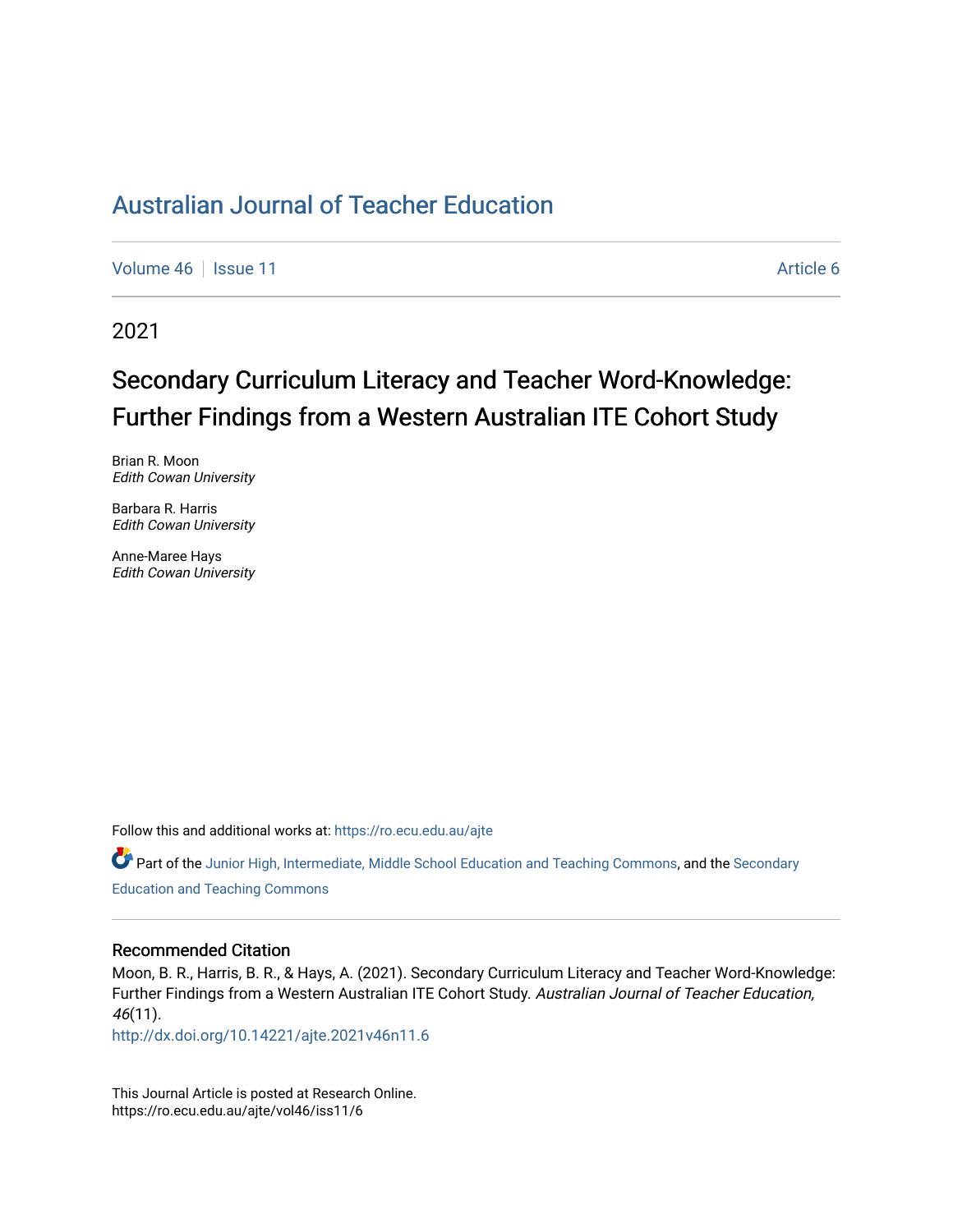# **Secondary Curriculum Literacy and Teacher Word-Knowledge: Further Findings from a Western Australian ITE Cohort Study**

Brian Moon Barbara Harris Anne-Maree Hays Edith Cowan University

*Abstract: The Australian Government, in its Professional Standards for Teachers and Australian Curriculum framework, requires that all secondary teachers actively teach the specific literacy of their learning area. Yet achievement of that goal hinges on teachers having first acquired the pre-requisite literate competencies during their own schooling. There are reasons to doubt that this is the case for some graduate teachers, which means attempts to raise standards in schools are beset by a troubling circularity. Here we illustrate the problem with further findings from a Western Australian ITE Cohort Study (n=393), focussing this time on the word knowledge of secondary teaching graduates. Our analysis suggests that some secondary ITE students carry shortcomings from their own schooling that may hamper their ability to teach word knowledge or to self-correct. Current training and resources may thus have limited efficacy for some graduating teachers, placing limits on what can be achieved in schools. We consider the implications for literacy policies and for initial teacher education at secondary level.* 

**Key words**: teacher literacy, literacy pedagogy, secondary curriculum, subject vocabulary

# **Introduction**

Previously we have reported the findings of a large cohort study investigating the literacy skills of secondary teaching graduates and their capacity to teach discipline literacies in specialist learning areas (Moon, Harris & Hays, 2019). In that study, a sample of 393 undergraduates enrolled in Bachelor of Secondary Education degrees was examined, and their performance on literacy tasks and literacy pedagogy was evaluated. Data reported in the findings were derived from diagnostic testing of the cohort upon entry into a compulsory cross-curriculum literacy unit, and from teaching materials they produced after a semester of training in literacy support strategies. Among the findings was an estimate that 30% of the graduates had "a marginal or limited capacity to teach the literacy of their subject" (2019, p.1).

The original context for the Western Australian ITE Cohort Study was defined by national policy responses to widespread concerns about standards in Australian education. Of specific concern were the declining performance of Australian secondary students, as measured in testing regimes such as PISA (Thomson, de Bortoli & Underwood, 2017) and NAPLAN, the National Assessment Program in Literacy and Numeracy (Australian Curriculum and Reporting Authority, 2018); and the view that entry standards into teacher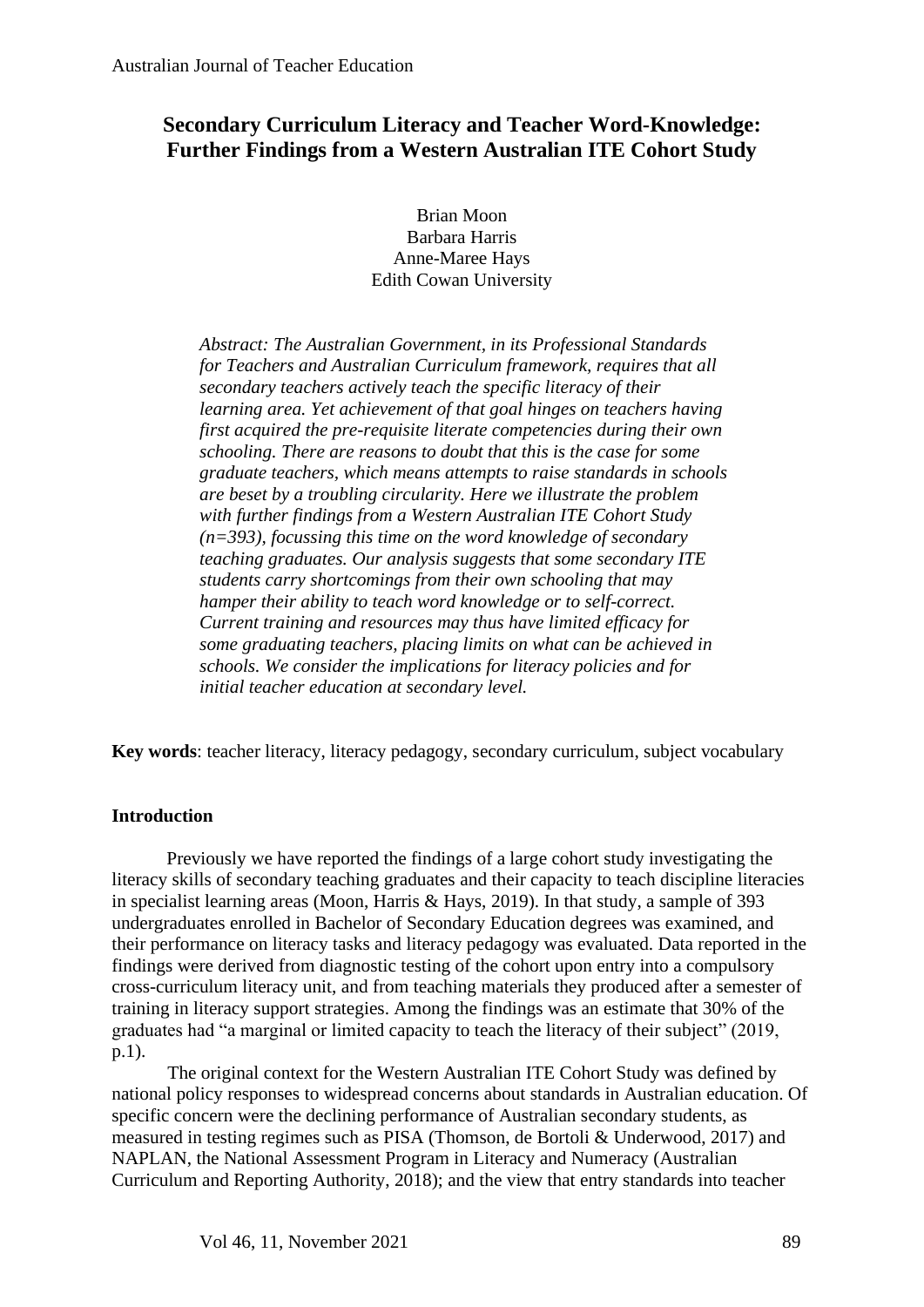education courses were too low to guarantee the high performance expected of entrants to the teaching profession (Louden, 2005; Leigh & Ryan, 2008; Moon, 2014). The resulting policy responses included a set of recommendations flowing from the Commonwealth Teacher Education Ministerial Advisory Group, TEMAG (Teacher Education Ministerial Advisory Group, 2014); the announcement of a compulsory literacy test, the LANTITE, for Initial Teacher Education students (Department of Education and Training, 2016); and the strengthening of the Professional Standards and Curriculum Capability expectations for teaching graduates (Australian Institute for Teaching and School Leadership, 2015; Australian Curriculum and Reporting Authority, 2016). Other initiatives included the formation of a National Education Evidence Base designed to improve understanding of the relation between education policy, expenditure, processes and outcomes (Australian Productivity Commission, 2016).

The national context has not changed significantly since our report of initial findings from the study, though there have been some new developments. The subsequent round of PISA testing has shown continuing cause for concern about the performance of Australian students in key areas such as reading (Thomson, de Bortoli, Underwood & Schmid, 2019). Additionally, data from the LANTITE test taken by teacher education students are now becoming available. While the results are not widely published, results obtained from Freedom of Information requests reportedly show a failure rate of 8.3% for the literacy component in 2019 (Barro, 2020; Zaglas, 2020). While it must be borne in mind that this is a pre-graduation test, and that teacher education students have the prospect of remedial assistance that might enable them to graduate, a figure of 8.3% has naturally raised questions, again, about the quality of entrants to teacher education courses and the professional capabilities of some graduates. That almost 92% of students passed the test should not be forgotten.

In another development, the Department of Education in Western Australia has initiated a new program aimed at addressing literacy standards in secondary schools and improving the ability of secondary teachers to meet the literacy demands of teaching. The *Lifting Literacy* initiative (Department of Education, 2021) duplicates many elements of the training provided to undergraduates represented in the Western Australian ITE Cohort Study. Designed in response to continuing demands from secondary teachers for more support and advice, the *Lifting Literacy* initiative indicates that despite more than thirty years of local research and development in cross-curriculum literacy (including the WA Education Department's own widely praised *First Steps* and *Stepping Out* programs), secondary teachers still feel ill-equipped to tackle literacy in their classrooms. Given the findings of our own research—that a substantial proportion of graduating teachers have only a marginal capacity to teach specialist literacies—the Education Department's announcement of yet another literacy initiative should be unsurprising.

It is to this issue, the ongoing and uphill struggle to help secondary teachers address literacy in their classroom, that our current report is directed. In what is effectively an addendum to the previously announced findings, we offer closer analysis of literacy tasks undertaken by pre-service teachers in the ITE Cohort Study, focussing on vocabulary and word building. We suggest that this further analysis raises doubts as to the efficacy of preservice literacy training and teacher resourcing, in light of observed limitations in the personal literacy competence of some education students. Since this is an addendum to that earlier report, we are brief in our discussion of the literature and our outline of the methodology.

Our perspective in this study is broadly social-historical. We view literacy as a complex array of socially-embedded reading and writing practices that includes general purpose and domain-specific knowledge, skills and processes. These historically variable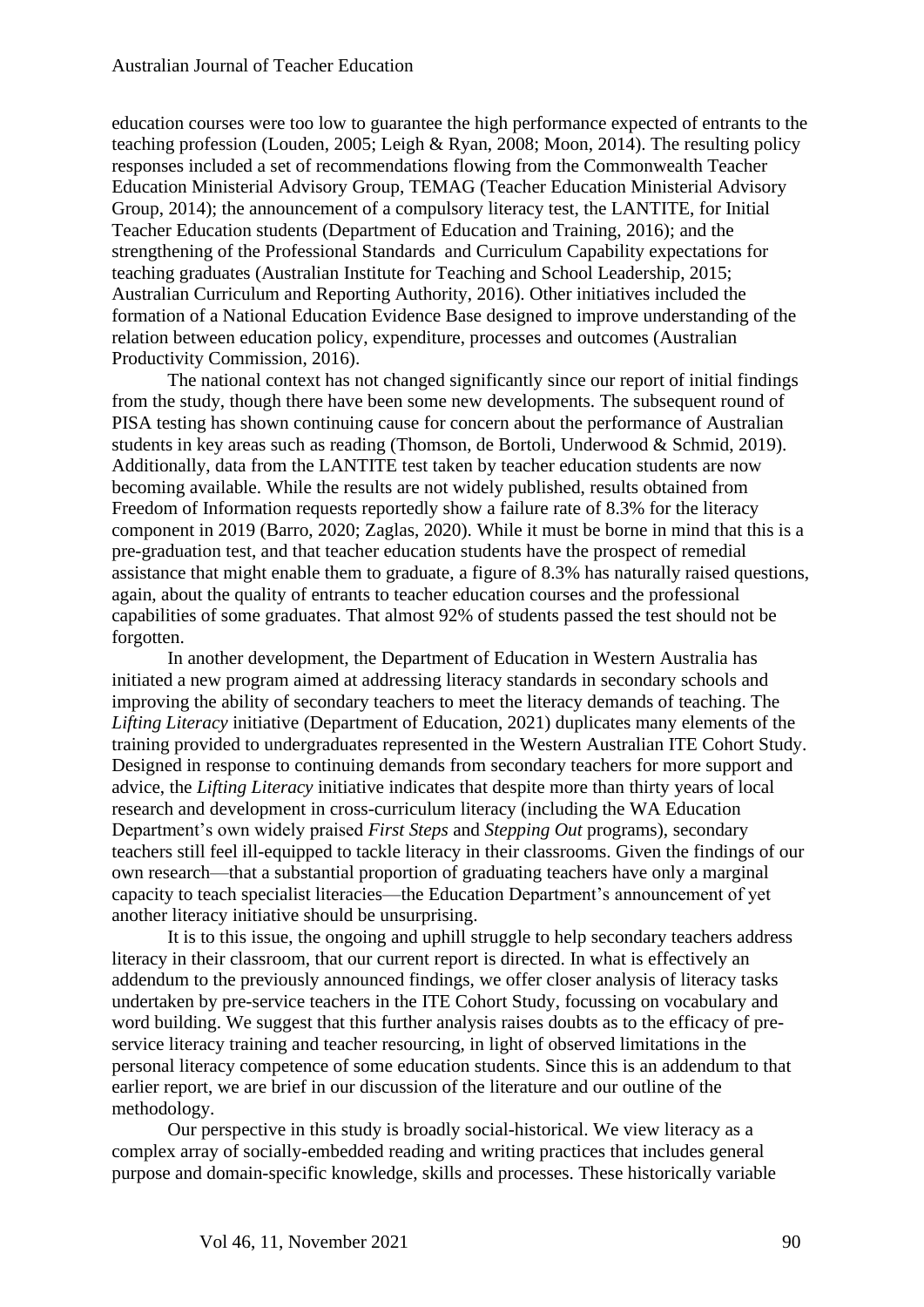capacities are distributed to the population primarily through schooling and entail cognitive, linguistic, social, and institutional factors. Word knowledge is only one component, but it is considered significant if not foundational. Our purpose here is not to engage with competing definitions of literacy, important though that is; nor is it our intent to adjudicate questions of pedagogy. Our aim is simply to inquire whether teachers who are obliged by the curriculum to cultivate literate competencies in school students have the knowledge and technical competence to do so in the domain of word knowledge.

## **Literature**

*Cross-curriculum literacy*, *whole-of-school literacy*, and *content-area literacy*, as it has been variously named, has been a focus of policy and research for fifty years in Anglophone school jurisdictions, with roots that extend further to at least the 1920s (see, for example, Gray, 1924). The United Kingdom, United States, Canada, New Zealand and Australia have all seen successive waves of interest in the concept, and each of those nations has launched its own development programs at various times (see Ofsted, 2013; National Schools Boards Association, 2006; Ministry of Education Canada, 2011; Ministry of Education New Zealand, 2007, and Department of Education Western Australia, 1996 and 2021, respectively). These programs have generally been designed with two goals in mind: first, to promote awareness of the ways literacy practices are embedded in content disciplines; and second, to equip teachers with the attitudes, skills and resources that will lead to effective teaching of subject-specific literacies.

Such programs are built primarily on findings from psycholinguistic and cognitive branches of education. Research in these fields has documented how subject content is codified by, and transmitted through, language and literacy practices. The work of Herber (1970), Rumelhart (1980), Armbruster and Brown (1984), Morris and Stewart-Dore (1984), Alvermann and Phelps (1989), Vacca and Vacca (1989), Ruddell (2008) and Love (2010) has been significant. Collectively, these researchers have helped explain the language processes involved in recording, translating and expressing subject content; and they have stimulated the development of portable strategies that teachers can adopt and adapt for classroom use. These have included tools such as anticipation guides, vocabulary primers, content organisers, note making formats and writing task templates. While there have been some critiques of the implicit formalism of these instructional tools (for example, Hirsch, 1996 and 2006; Moon, 2012), governments have continued to promote such strategies as the centrepiece of whole-school literacy programs.

More recently there has been a recognition that "disciplinary literacies" (Shanahan & Shanahan, 2008; Moje, 2015) vary considerably, to the extent that good practice in one field (for example, the use of passive voice in science lab reports) may be considered poor practice in another (active voice being preferred in English and History, for example). The work of Shanahan and Shanahan (2008) exemplifies this by contrasting reading practices in History with those in Mathematics: skim-reading is considered appropriate in the former, where the discourse can be verbose and redundant, but not the latter, where the discourse tends to be terse and efficient, and where every detail counts. The realisation that literacy practices are not universally applicable has seen additional research emerge from specialists within learning areas. Examples include the work of Wellington and Osborne (2001), Cohen (2012), Helman et al. (2014) and Lemke (2004) in science education; and Barton et al. (2002), Borasi and Siegel (2000), Grimm (2008), Ricconimi et al. (2015), and Krawitz et al. (2021) in mathematics. Such research has underscored the proposition that subject literacies must be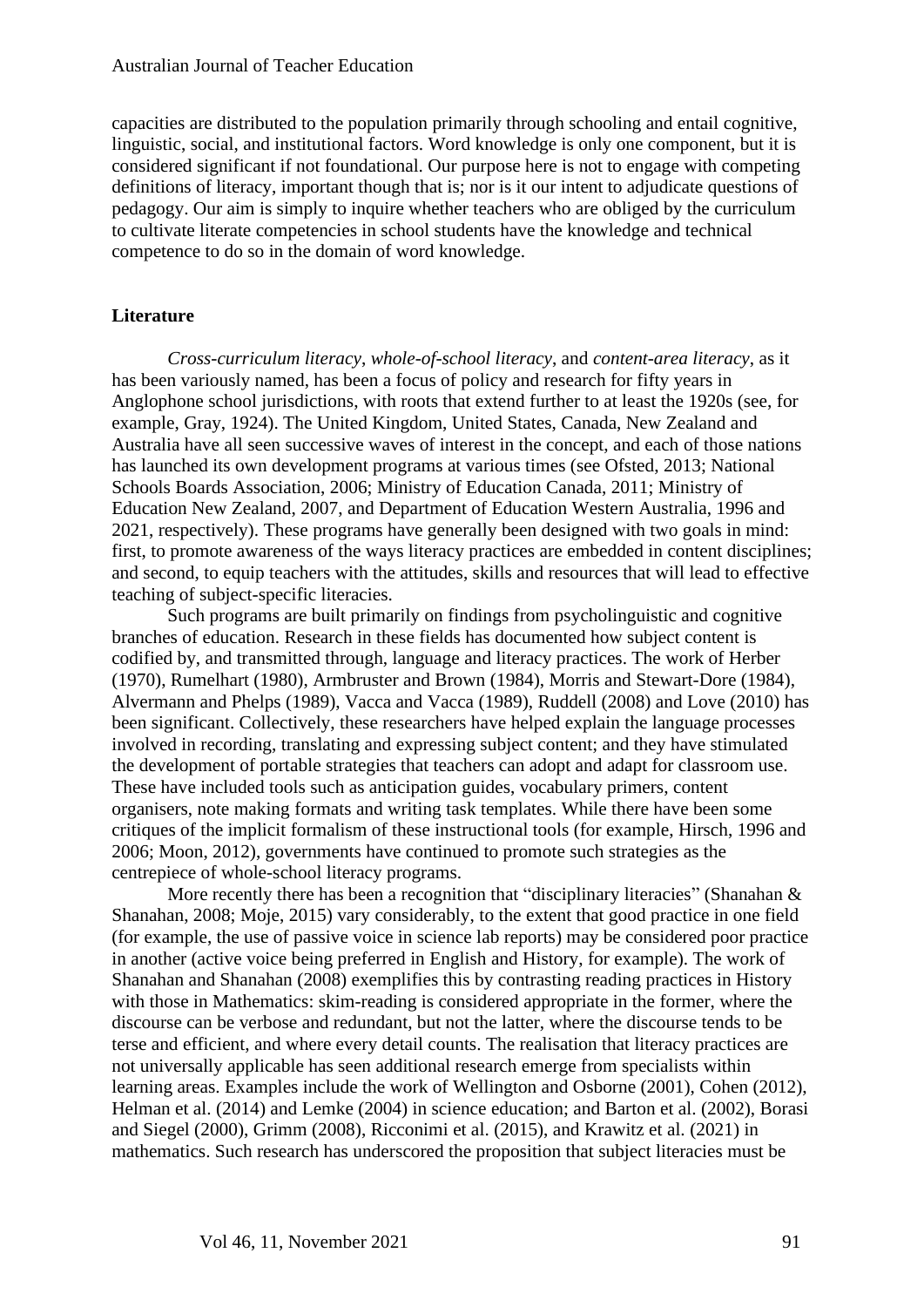taught by subject specialists, and that English teachers cannot be expected to instruct students in the nuances of literacy in other disciplines.

While some subject specialists have taken up the call for a cross-curriculum focus on literacy, there has at the same time been growing resistance in some areas, mathematics in particular. Siebert and Draper (2008), for example, have documented the ways in which curriculum literacy researchers have misunderstood or distorted aspects of mathematics in their descriptions of, and prescriptions for, that subject. Likewise, Bean, Bean and Bean (2001) have noted that success in mathematics depends upon mastering forms of reading and writing—involving notation and computation—that have no real equivalents in the discursive practices of other subjects. Such observations, which highlight the distinct characteristics of subject literacies, have the potential to destabilise the field of cross-curriculum literary, and to undermine concepts such as *general capabilities*. Indeed, they lend support to the idea that cross-curriculum literacy policy might be a kind of wishful thinking by governments looking for simple solutions to a complex problem. While some generalisable, formal skills can efficiently be taught to pre-service teachers by literacy specialists, domain-specific content and skills call for instruction within each curriculum discipline—a more complex undertaking than the "one-size-fits-all" strategy often associated with curriculum literacy classes.

Our own findings further complicate the comfortable assumption that "all teachers" (as the *Australian Curriculum* asserts) can and should be teachers of literacy. Even allowing for the fact that literate practices might vary significantly across disciplines, there is a further stumbling block: that recruits to the teaching profession in any specialist field might lack the necessary personal literacy competence to give instruction in areas such as vocabulary, word building, reading-for-information and expository writing.

# **The Case of Specialist Vocabulary**

In this analysis we focus specifically on vocabulary knowledge and word building skills. Research suggests these are not peripheral competencies but arguably the "core" of literacy and learning (Fisher & Frey, 2014). There is a substantial body of research pointing to the importance of vocabulary in literacy development and to the value of morphological and etymological instruction for reading comprehension and content learning. Vocabulary knowledge—and especially *academic* vocabulary—has been found empirically to predict early school success in areas such as mathematics and social science (Schuth, Kohne & Weinert, 2017); a finding in line with Harmon and Wood (2008), who report that content-area vocabulary is "critical" to conceptual learning. Bowers, Kirby and Deacon (2010), in a systematic review of the literature, established that morphological instruction benefits learners, and especially less able readers. Goodwin and Ahn (2013) in their meta-analysis, found that "children receiving morphological instruction performed significantly better on measures of literacy achievement than comparison groups" (p.257). Likewise, Ford-Connors and Paratore (2015) found that vocabulary connects to comprehension, reading and content learning, and that students benefit measurably from morphological instruction. They also noted that classroom discussion of word structure and meaning is beneficial—implying that teachers need sufficient depth of knowledge about subject terminology to lead such discussions. Similar findings are reported in Nagy (2007), Bertram, Laine and Virkkala (2000), Wagner, Muse and Tannenbaum (2007) and Devonshire and Fluck (2010), and collected in Baumann and Kame'nui (2012).

Our initial analysis of the secondary ITE cohort supported these findings on the link between vocabulary, literacy and content learning. Vocabulary tasks were found to have the highest correlation  $(r = .614)$  with overall literacy performance across a range of curriculum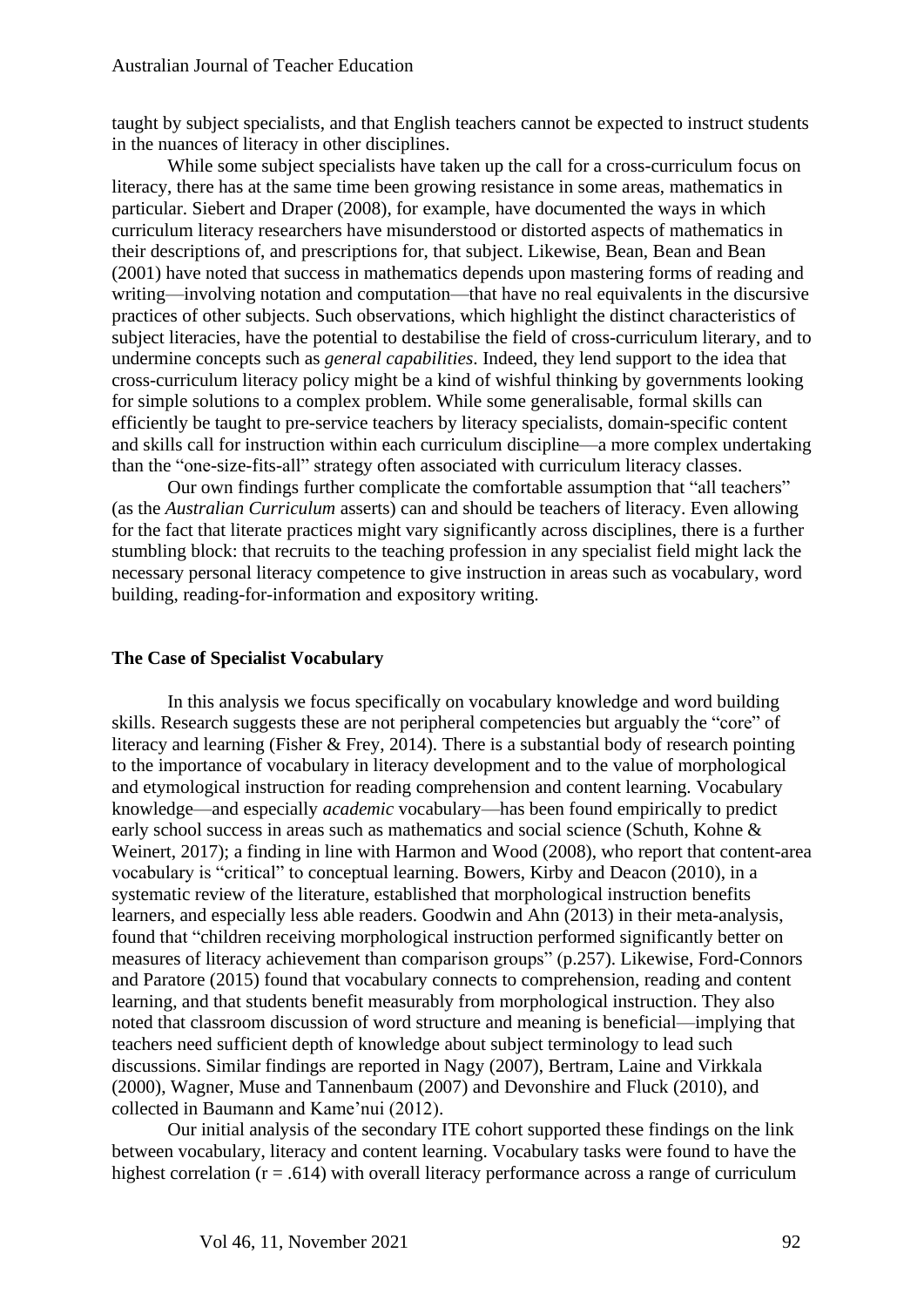literacy tasks. A closer look at vocabulary knowledge and word building skills therefore provides an important window onto questions of personal literacy competence and, by extension, the capacity of ITE graduates to teach discipline literacies in school.

The teaching of specialist terminology involves an array of skills and strategies. These include the ability to define words clearly and accurately; and the ability to teach codebreaking strategies—such as recognising morphological divisions, segmenting words into meaningful units, and applying knowledge of common Greek and Latin roots and affixes (Baumann, Edwards & Boland, 2003; Bear, 2012; Ebbers, 2008; Harmon & Wood, 2008; Brusnighan & Folk, 2012; Moats, 2005). The available research suggests that teachers who make terminology meaningful and accessible in this way enable school students to approach new words with skill and confidence. Recognising and understanding repeated patterns such as the prefixes and suffixes in words like *isotope*, *isobar*, *isometric*, *isosceles*, or *bauxite*, *graphite*, *haematite*, and *pyrite*—enables school students to leverage existing knowledge when encountering new terms. The cumulative effect of such knowledge is to make the subject discourse seem orderly and graspable, rather than confusing and overwhelming.

Understanding and using specialist vocabulary becomes more challenging for secondary school students as they progress into higher grades. There they confront specialised discipline literacies and a greater number of technical terms (Shanahan & Shanahan, 2008). Knowledge of this specialised vocabulary affects not only the ability to grasp concepts and participate in class; it also affects more formal acquisition of knowledge through reading and comprehension. The presence of unfamiliar and challenging technical vocabulary in textbooks and teaching resources is thus a potential impediment to learning for many students, and one that secondary teachers must address.

In their curriculum literacy studies, ITE students receive input and training in both the foundational understandings (word morphology, roots and etymology) and the pedagogical techniques for teaching such skills. But this training assumes that students have sufficient personal competence on which to build. We present evidence that many graduating secondary teachers lack not only the pre-requisite understanding of morphology—both implicit and explicit—but that they also lack the ability to extend their knowledge and to self-correct by using resources such as dictionaries.

# **Methodology**

#### **Context of the Study**

In the Western Australian ITE Cohort study (Moon, Harris & Hays, 2019), the performance of 393 undergraduates in Bachelor of Education courses was examined. The students had completed a one-semester unit on cross-curriculum literacy and strategies, and were all within one semester of completing their final Assistant Teacher Practicum.

The bulk of the data were obtained from performance on assignment tasks related to literacy instruction. The assignment tasks included analysing the readability of a subject textbook; designing reading support materials and notemaking guides; teaching a set of challenging vocabulary items; and creating models and support materials for an expository writing task. These are tasks that a graduating teacher might be expected to carry out in the course of teaching secondary students in Art, Drama, English, Health, Home Economics, Humanities, Mathematics, Science or other subject discipline. Moderated scores on the assignment tasks were analysed, accompanied by examples of errors extracted from the various portfolios of work.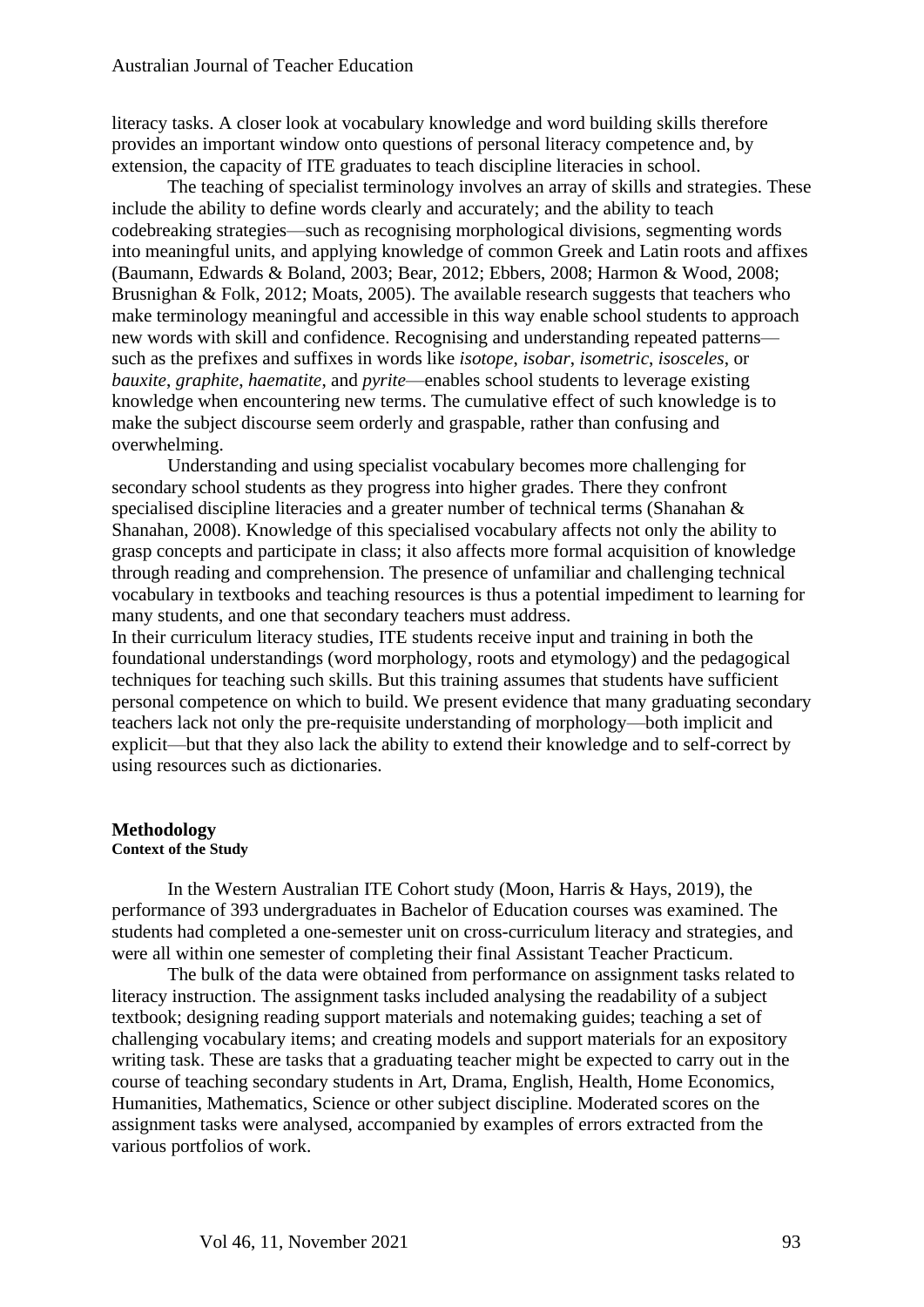While the initial report provided clear findings about the ability of the ITE students to produce effective learning aids, and to give instruction, the nature of the data also obscured some aspects of personal literacy competence. Because the assignment portfolios were polished final products, the process stages were hidden. The use of spell checkers, thesaurus, formatting tools, tutoring assistance, and other forms of support may have concealed some weaknesses in personal competence. This is a significant issue when assessing the competence of future teachers, because classroom teaching often calls for the *spontaneous* performance of literacy, such as when writing on the board, modelling a written genre, giving a verbal definition of a word to the class, correcting a students' writing in real time, or dealing with administrative matters.

#### **Sample and Data Collection**

In this report we present evidence from unrehearsed and unsupported ("raw") performance on vocabulary tasks. This involved data collected from in-class activities and discussions within the curriculum literacy training unit taken by secondary ITE students. In these vocabulary and word building activities, students applied and shared their prior knowledge without the time to reflect on or polish the outcomes extensively.

The ITE students sampled in this study were fourth-years engaged in a ten-week semester course on curriculum literacy. For the vocabulary and word building topic, students undertook pre-reading of papers by Ebbers (2008) and Harmon and Wood (2008). The readings covered the role of vocabulary in content learning; basic elements of morphology and etymology; and strategies for teaching new words to school students. These concepts were then reviewed and demonstrated in a formal lecture, which included explicit demonstrations showing how to break complex words into parts, how to deduce word meanings from known roots and affixes, and how to find and interpret word-building information in dictionaries and other resources. This was followed by a classroom activity inspired by Ebbers (2008), which involved students breaking words into component parts, linking them to other words, and building up definitions and explanations of their morphology. These are important pre-requisite skills for effective teaching of challenging vocabulary items.

The vocabulary items offered to students ranged from familiar words (*astronaut, quadrilateral*) to more specialised terms (*surrealism*, *omnivore*). A copy of the word list and worksheet is reproduced in **Appendix 1.** (The worksheet was originally in a larger format, but is reduced here for convenience).

Working in casual, self-selected groupings, or alone if preferred, the ITE students were given time in class to "solve" as many items as possible. This involved first stating the meaning of the word, then breaking it into its parts, and finally linking it to etymologicallyrelated words. Participants were instructed to get as far as possible unaided, and then to use dictionary tools and other resources to complete the task. It was not expected that students would know all of the derivations based on prior knowledge; but it was hypothesised that they should be able to learn and explain the new words and elements, as a teacher might do when preparing to teach key terms to a class.

The findings reported below were obtained from analysis of the completed worksheets and from notes made by the investigator in the course of monitoring the small group activity. Ethics approval was granted for the capture of this data. Students were invited to participate in the research by submitting signed approvals for their class and assignment work to be included in the research, as reported in the full study (Moon, Harris & Hays 2016). For this vocabulary component, students were invited to voluntarily submit their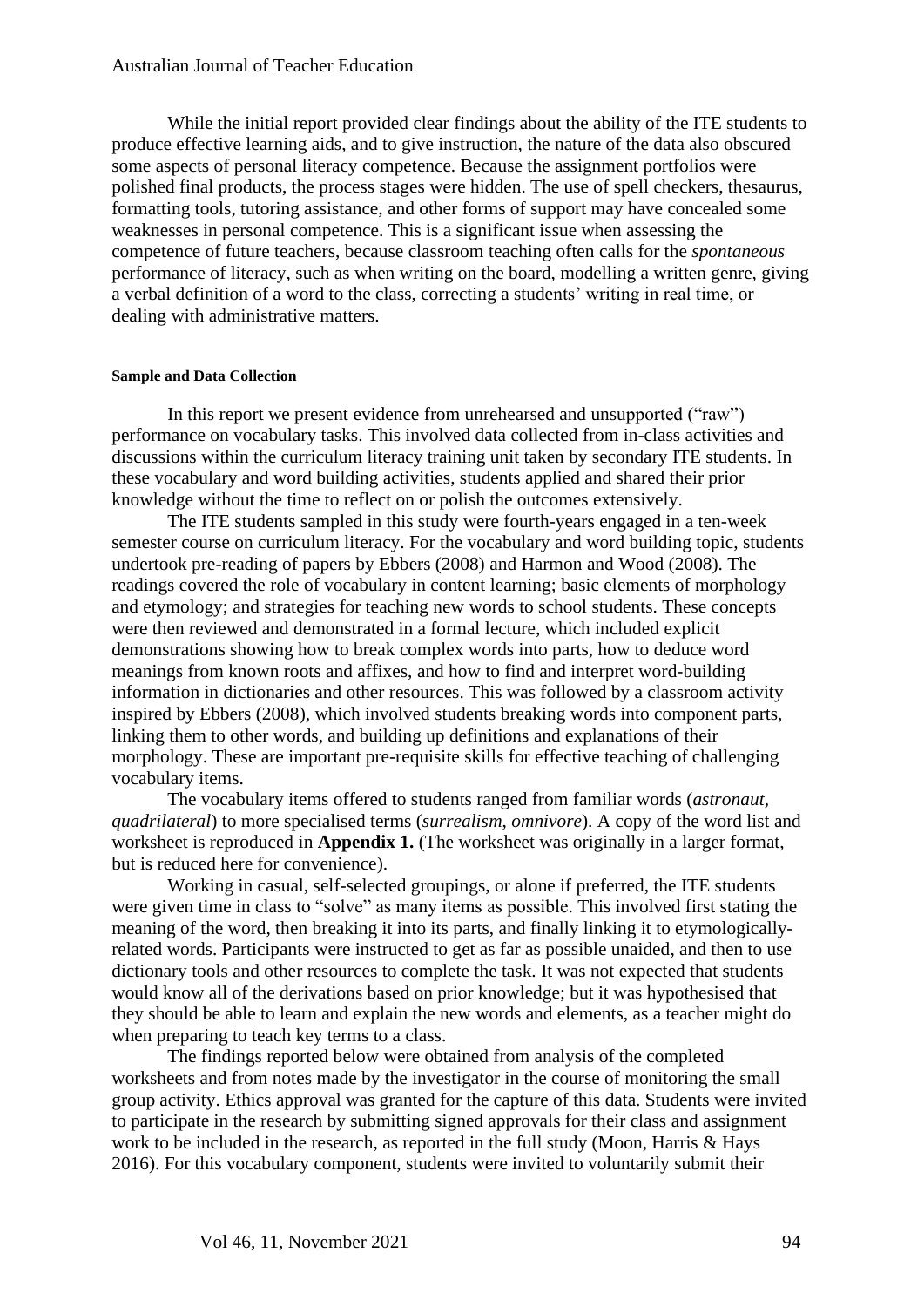completed word-building worksheets for analysis. Content emerging from the class and group discussion, and noted by the investigator, was collected as anonymous observational reporting.

The data included here come from two tutorial groups of 28 and 32 students. A total of 51 students voluntarily submitted their worksheets for inclusion (23 in group 1 and 28 in group 2). The total of 51 represents only 13% of the full cohort (n=393); but since we are interested here in analysing the characteristics of the errors, rather than their frequency across the whole cohort, the smaller sample is not considered a major limitation. Interested readers can consult the earlier report for evidence of error frequency across the cohort.

#### **Analysis**

Analysis of the data consisted of simple counting and tabulation to generate raw scores and mean scores for the 15-item word-building task. Tables were prepared for initial unaided definitions, unaided word segmentation, and researched definitions. The details and characteristics of errors were analysed by judging the accuracy of answers against the correct definitions, usages and etymologies, as recorded in a standard reference work (*The Concise Oxford English Dictionary, Twelfth Edition*).

#### **Limitations**

This report focuses only on types and degrees of error in vocabulary and word-building and is subject to a number of limitations. The 51 subjects are a convenience subset of the full cohort (n=393) and may not be representative of the entire sample, or of beginning teachers generally. Further, the set of words offered to students has not been drawn from a subjectspecific "Tier 3" corpus (Beck, McKeown & Omanson, 1987; Beck, McKeown & Kucan, 2013); it consists of generic "Tier 2" vocabulary. Students might be expected to perform differently on words drawn from their specialist learning area—though evidence has been presented previously that most participants struggled even with their specialist vocabulary and could not accurately define core education terms, such as *pedagogy*. Finally, no attempt has been made here to correlate these results with course entry scores, with overall academic standing, or with socioeconomic data, which might provide further insight into the findings. (Some of that data, including number of unit attempts, has been reported in the original WA ITE Cohort Study.)

#### **Findings Quantitative**

Of the 51 students who participated in the activity, none was able to correctly define from prior knowledge all of the words on the list. The highest score was 10 correct definitions, out of a possible 15, obtained by two students. The lowest score was 1 correct definition, obtained by four students. The mean number of correct definitions was 4.4. These results are presented in **Table 1**. Results for individual word items varied considerably. The words *astronaut* and *quadrilateral* were correctly defined by more than 70% of students. *Exfoliation* and *orthographic* were equal in receiving no correct responses.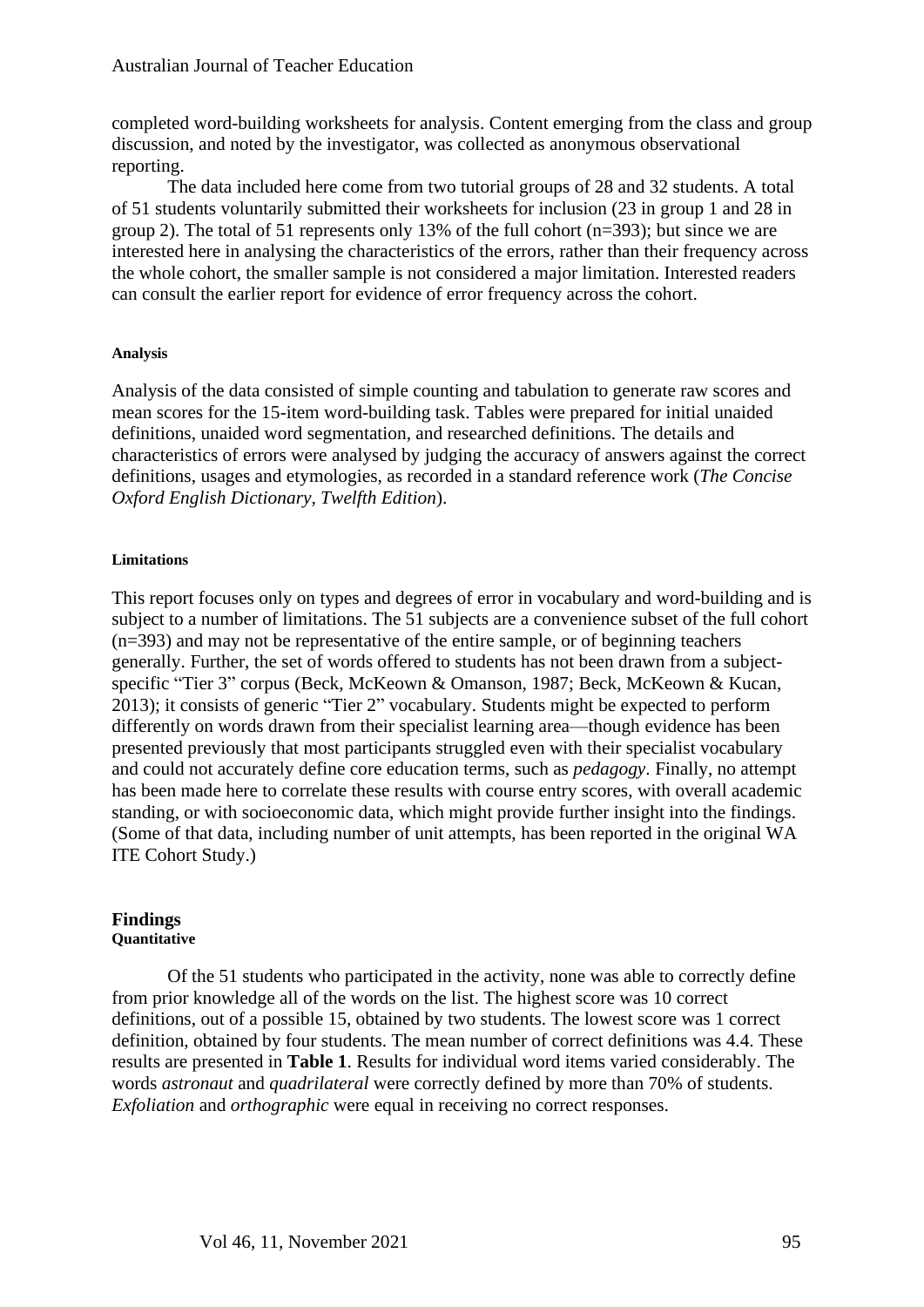

**FREQUENCY**

**Table 1. Results for Correctly Defining 15 Tier 2 Words Unaided.** Participant  $n = 51$ . Mean score  $= 4.4$ 

The task of segmenting words into morphological units (for example *astro/naut*) yielded a higher mean of 9.0, indicating that most students could recognise where the divisions in words occurred. Three students scored 14 correct responses, while a single student scored 1. These results are presented in **Table 2**. Despite the overall higher mean, the scores ranged widely. This reflected uncertainty about root words and confusion between morphological units of meaning and phonetic syllables. A number of students mistakenly broke words down into syllables (*as/tro/naut*), while others under- or overestimated the number of segments in words (for example, *om/nis/cient* rather than *omni/scient*). Some students left a number of words unsegmented.



 **FREQUENCY**

**Table 2. Results for Correctly Segmenting 15 Tier 2 Words into Roots and Affixes Unaided.** Participant  $n = 51$ . Mean score = 9.0

In the third stage of the activity, students were able to consult dictionaries or online sources to refine their definitions and explanations. Three criteria were applied to determine a correct answer: a clear definition; correct etymology; and links to words with related etymologies. Thus *"astronaut – a space traveller, from aster/astron (star) and nautes (sailor)"* was considered a correct definition if accompanied by links such as *astronomy*, *nautical,* and *cosmonaut*. The definitions "*sailor in a space ship"* or "*sailor among the stars"* were also accepted, as they construed the meaning correctly and conveyed the etymology. Incorrect answers were those that distorted or confused the meaning, such as *"traveller in*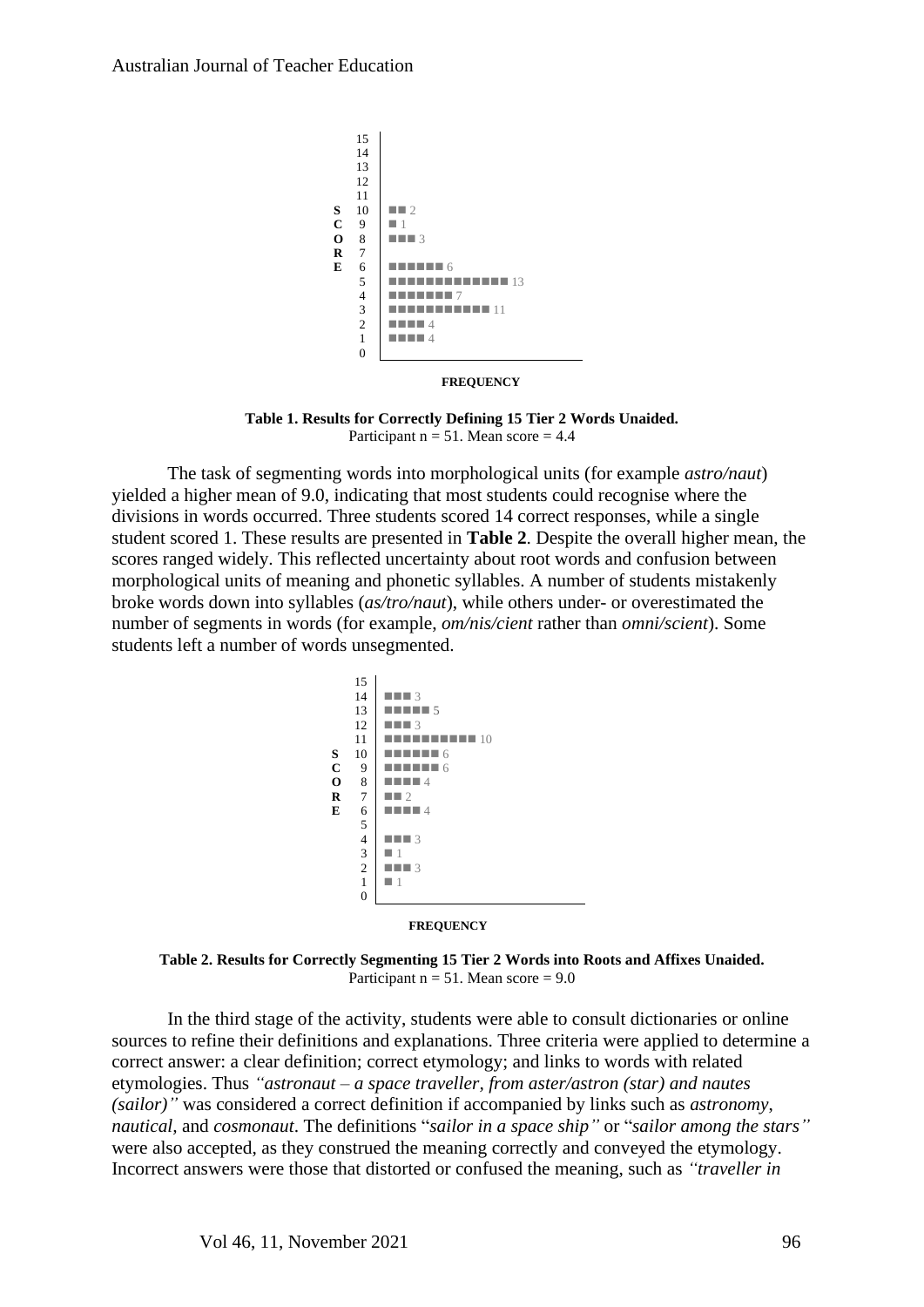*empty space*." Linked words that were synonyms but not cognates (such as *shuttle pilot*) were also marked incorrect, even if the initial definition was otherwise sound.

**Table 3** records the results for the third phase. Only 42 of the 51 students completed the activity to this final stage, so the results are not directly comparable with those for definition and segmentation. Nevertheless the near-bimodal distribution and mean of only 6.6 indicate that access to the dictionary did not result in a dramatic improvement in outcomes for all participants. While many students clarified their definitions, a large number distorted or misinterpreted the dictionary information, and many made erroneous linkages that did not reinforce the morphemic patterns that would assist codebreaking of related words in the future.



**FREQUENCY**

**Table 3. Results for Correctly Defining 15 Tier 2 Words with Reference Aids.** Participant  $n = 42$ . Mean score = 6.6

The nature of such errors, and their implications, becomes clearer only through a study of the descriptive findings, which document the content of conversations, written responses and questions that accompanied the task. These data reveal some of the thinking processes involved. They also tell us something about the participants' ability to use resources such as dictionaries.

## **Descriptive**

Two general findings emerge from the descriptive data. The first of these is that many initial guesses for word meanings and etymologies were not merely wrong but wildly—and in some cases irrationally—wrong. The second general finding is that even with access to dictionaries and other tools, a substantial number of students could not arrive at correct definitions and breakdowns. This is because they failed to understand the conventional formats and nomenclature used in dictionaries. To illustrate these points we present descriptive findings for a selection of items from the word list.

#### **'Astronaut'**

The root *aster* (Greek *astron*) had been demonstrated in the lecture, in relation to the word *astronomy*. It was there defined correctly as "star." Despite this, most students translated *astro* as "space" in the word-building activity. As a verbal hint for some groups who were "stuck" defining the root words, the lecturer suggested there might be a clue in the word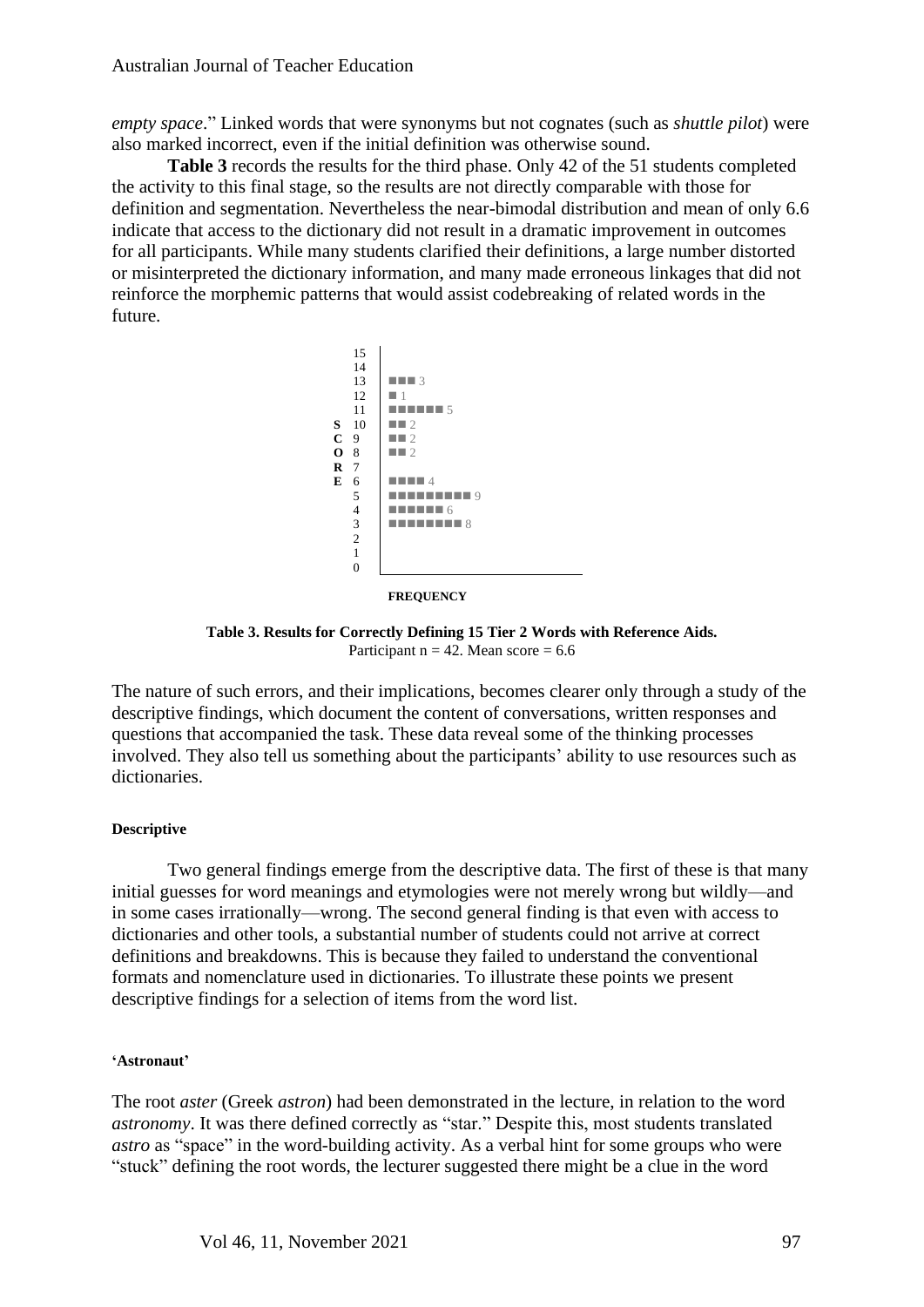"asterisk" (literally, a little star). This only created confusion with *Asterix* (the comic book series by Goscinny and Uderzo), revealing that some students routinely mispronounce the word. The second component of the word (~*naut*) was a further source of difficulty. A popular guess in one tutorial class was that "naught" means nothing – the "nothingness of space" as one student phrased it. But the resulting definition "empty space" makes no sense in relation to the word *astronaut*, which is the name of a job or professional role. Upon researching the word, most students were able to use the Greek root *nautes* to form the literal translation "sailor in a space ship" or "sailor among the stars." None of the students was able to spontaneously connect the word *astronaut* to the word *nautical,* however, in Column 3 on the task sheet. (*Nautes* is the morphological root for sailors of all kinds—*aeronaut, aquanaut, cosmonaut*—based on the Greek word for a sailing ship, *naus*.) This was one of the easier worlds on the list, but in their initial attempt many students could solve only half of the word; and some proposed solutions that did not make logical sense.

## **'Quadrilateral'**

This was one of few words on the list that most students could correctly define unaided. They recognised *quad-* as four, and recalled *quadrilateral* as a word from geometry. Most could not go further, however, to explain ~*lateral* as "side," derived from the Latin *lateris*. This is despite the status of "lateral" as a modern English adjective. Most could not spontaneously suggest *equilateral* or *unilateral* as linked words, focussing instead on *quad*: "quadriceps" and "quad-bike" were common linkages. This suggests that students recognised "quad" as a number prefix. Recognition of other number prefixes was limited, however. In discussion, students were able to identify and explain *bi* and *tri*; but there was confusion surrounding *uni* and any Greek or Latin number prefixes above four, such as *quin/penta, sexa/hex, septa/hepta, novi/ennea,* and *deka.* 

## **'Geography'**

Guesses for *geo*-included "land," "place," "map" and "rock." A small number of students guessed "world" or "earth." The suffix *~graphy* eluded most students, despite the words *biography* and *photography* having been demonstrated in the lecture. Even after researching online, many students remained confused. Dictionaries note that *~graphy* is "the combining form" of the Greek *graphē* (writing). Some students read the phrase "combining form" as a definition, rather than a pointer to the way *graphē* combines with other words. They concluded that *geography* means "combining places" or "combining the form of the land." This basic error revealed that the students were unfamiliar with dictionaries and dictionary shorthand and so could not use those resources to arrive at the correct answer. This error also illustrates the tendency among students to back-form etymologies from an often inaccurate understanding of the word in use (geography as a study that "combines places").

## **'Computer'**

This was one of the more challenging items. No student could guess correctly the morphology and derivation of *computer* (which is based on the Latin *putare*, to calculate). This was despite the prefix *com-* (with) having been demonstrated in the lecture, through an analysis of the words *companion* and *comprehend*. A popular guess during the discussion phase was that *com* stood for "dot com" (*.com*) meaning the internet; and that "puter" meant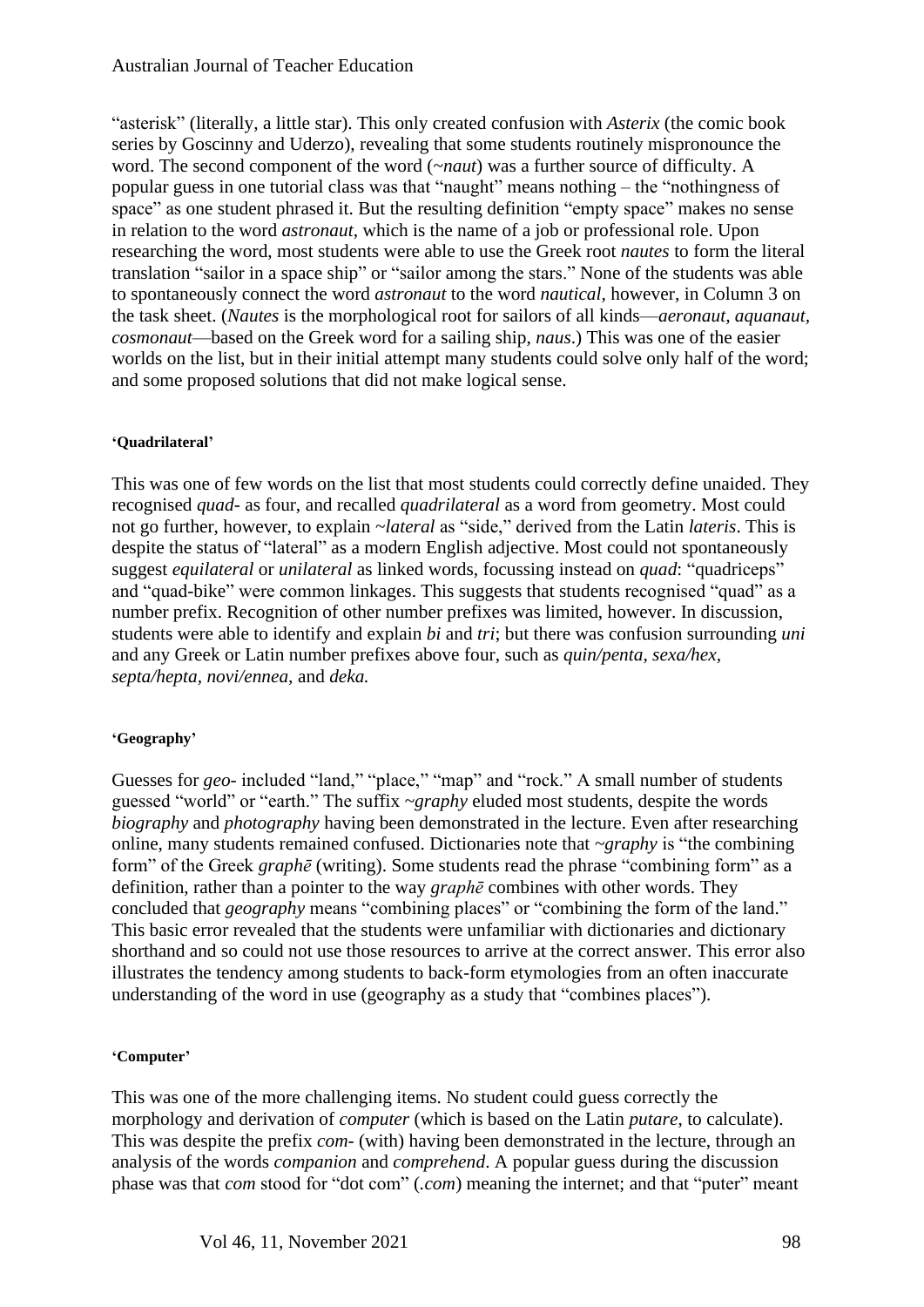"to put." This resulted in the guesses "to put on the internet" or "to put online." A moment's thought should have revealed that for this explanation to be true, the word *computer* would have to be of more recent origin than the internet. This erroneous guess also revealed that students did not know that *.com* at the end of an online URL stands for "commercial." Their illogical guess at the derivation indicates both a lack of general knowledge and a tolerance for nonsensical explanations. These are points we take up in the Discussion.

# **'Unicorn'**

Students were evenly divided in their explanations on whether *uni-* meant "one" or "all." They were presumably confused by the all-encompassing connotations of words like *universe*. Those who guessed "all" could make no headway on why a unicorn is called a unicorn. One student facetiously suggested that since unicorns are fanciful, the word meant "all corn" (implying they were "corny," or silly). Most of those who guessed that *uni-* means "one" were able to then guess that unicorn meant "one horn"; but they were unable to recognise the Latin root *cornu*, which is the basis for many kinds of horn, such as *cornet, cornetto* (an ice-cream cone dessert), and *cornucopia* (the horn of plenty). Consequently, most students could not link *unicorn* to any other words derived from *cornu*.

# **'Omniscient'**

This word was recognised by most students, but the most frequent definition for it was "powerful" (suggesting confusion with *omnipotent*) rather than "all-knowing." *Omni* was correctly identified as a morpheme, though it was frequently decoded as "one" (see the related confusion over *uni-*, above) or "total," rather than "all." The students did not seem to know the Latin root *scientia*; nor could they spontaneously connect *omniscient* to other common words that share the same root, such as *science* and *conscience*. Online research did lead eventually to correct explanations by most students; however, some arrived at definitions such as "all of science," indicating an inability to integrate correctly the various items of information provided in the dictionary.

## **'Ambidextrous'**

Many students did not know the meaning of this word. Their guesses as to its form and derivation were therefore limited. Some confused *ambi*- with *amphi*-, and were initially misled by thinking of *amphibians*. After being verbally prompted to focus on the second morpheme *dextrous*, some then pursued a second dead-end, guessing that it was related to *dextrose*, a sugar. A further hint, suggesting a link to the Latin *dexter*, triggered recall of television series by that name. The origin and meaning of *dexter* and *sinister* were unknown to students. However, most were able to offer a correct definition after consulting a dictionary.

# **'Oxymoron'**

The term *oxymoron* was not known to students, and so once again their guesses were hindered by a lack of familiarity with the usage. Some students guessed that it was a pairing of "oxygen" and "moron"; and students in one group speculated that it was the origin of the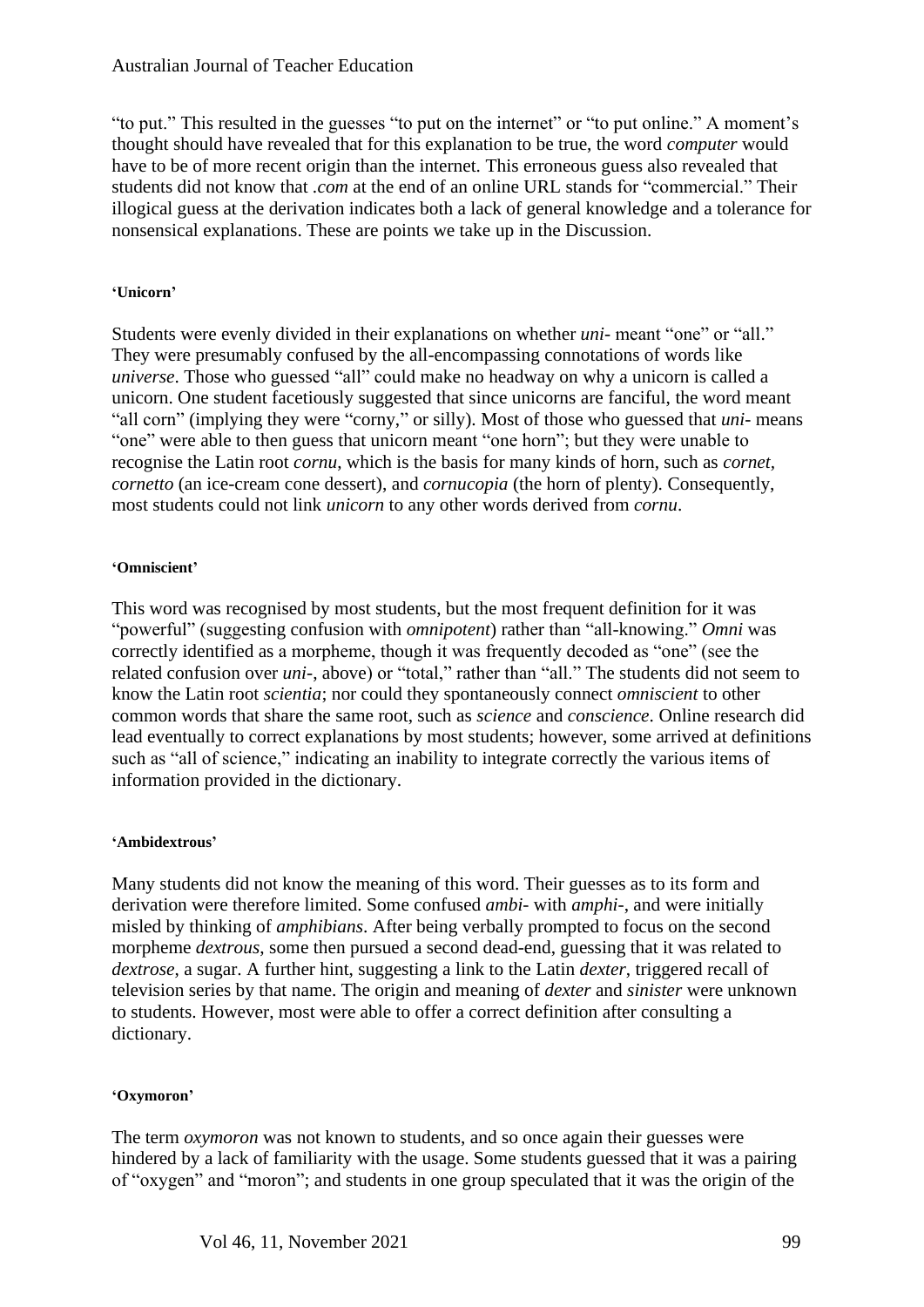phrase "oxygen thief," referring to a foolish or abhorrent person. This was an example of students erroneously equating a prefix (*oxy-*) with a whole word (*oxygen*), in spite of the fact that the prefix appears *within* the whole word. They were completely unfamiliar with the root *oxus*, and its use in English words signalling sharpness or acidity. The derivation of *oxymoron* as "sharply or pointedly foolish and contradictory" (based on *oxus* + *moros*) eluded them. Many students remained confused even after dictionary work and a discussion of the etymology.

In addition to the list words, two extra challenges were offered to students in the activity. These were to find morphological linkages between *omniscient* and *voracious* (the missing link is *omnivore*), and between *orthographic* and *mastodon* (the link is orthodontist, or orthodontic). None of the participants completed the challenge tasks.

#### **Discussion**

The findings presented here not only add weight to prior observations that many secondary ITE students have limited knowledge of word building and word roots (Moon 2014; Moon, Harris & Hays, 2019); they also reveal an underlying confusion about *how* words mean, and an inability to self-correct by consulting resources such as a dictionary. It is not merely the case that students were ignorant of specific words and roots, but that some participants lacked an expectation of order and sense in words, and lacked experience in making connections between words. These gaps and confusions represent deficiencies in *content* and *schema*. We address them in turn.

The failure to recognise the root *scientia (*from *scire)*, and the inability to interpret it as "knowing" or even "science," could be described as a gap in content knowledge. It is arguably a concerning gap in a group of pre-service teachers with twelve years of secondary school and three years of tertiary education behind them. Many important words are based on that particular root: *science, conscience, prescience, consciousness*, and more. A student who had one such gap in knowledge, but who otherwise possessed a well developed schema for word morphology and etymology, could fill the gap by learning the new root and a number of its cognates. Few among the sampled cohort had only one gap, however. As we have seen, common derivations and affixes such as *bio, omni, uni, geo, grapho* and *cyto* were also unknown or unclear to many participants. This suggests that content gaps in themselves are a significant problem and likely to compromise the ability of some graduates to teach new vocabulary in school settings.

Of greater concern, however, are the evident weaknesses in *schema*, defined by Anderson as a "knowledge structure" that organises the relationships among components (Anderson, 1978; also Rumelhart, 1980). It is clear from the descriptive data, and from students' own comments during class discussion, that many have a weak or nonexistent knowledge structure related to word meaning, morphology and etymology. This was evident in the confusing guesses for words such as *computer* and *oxymoron*, where errors of logic and chronology demonstrated weak schematisation. Proposing that the word "computer" refers to the internet; or that "oxy" in the word "oxygen" means "oxygen" (substituting part for whole) indicates circular reasoning, a confusion of cause and effect, and a willingness to accept non sequitur connections. Students who make many such errors evidently lack a logical framework for understanding how words are formed and evolve—and how borrowings from Greek, Latin and French have influenced the English language.

For these students, improvement will not be a simple matter of adding to their schema by filling gaps in content knowledge; they are faced with the task of building a new schema. Some of the low-scoring participants swore they had never before been given any systematic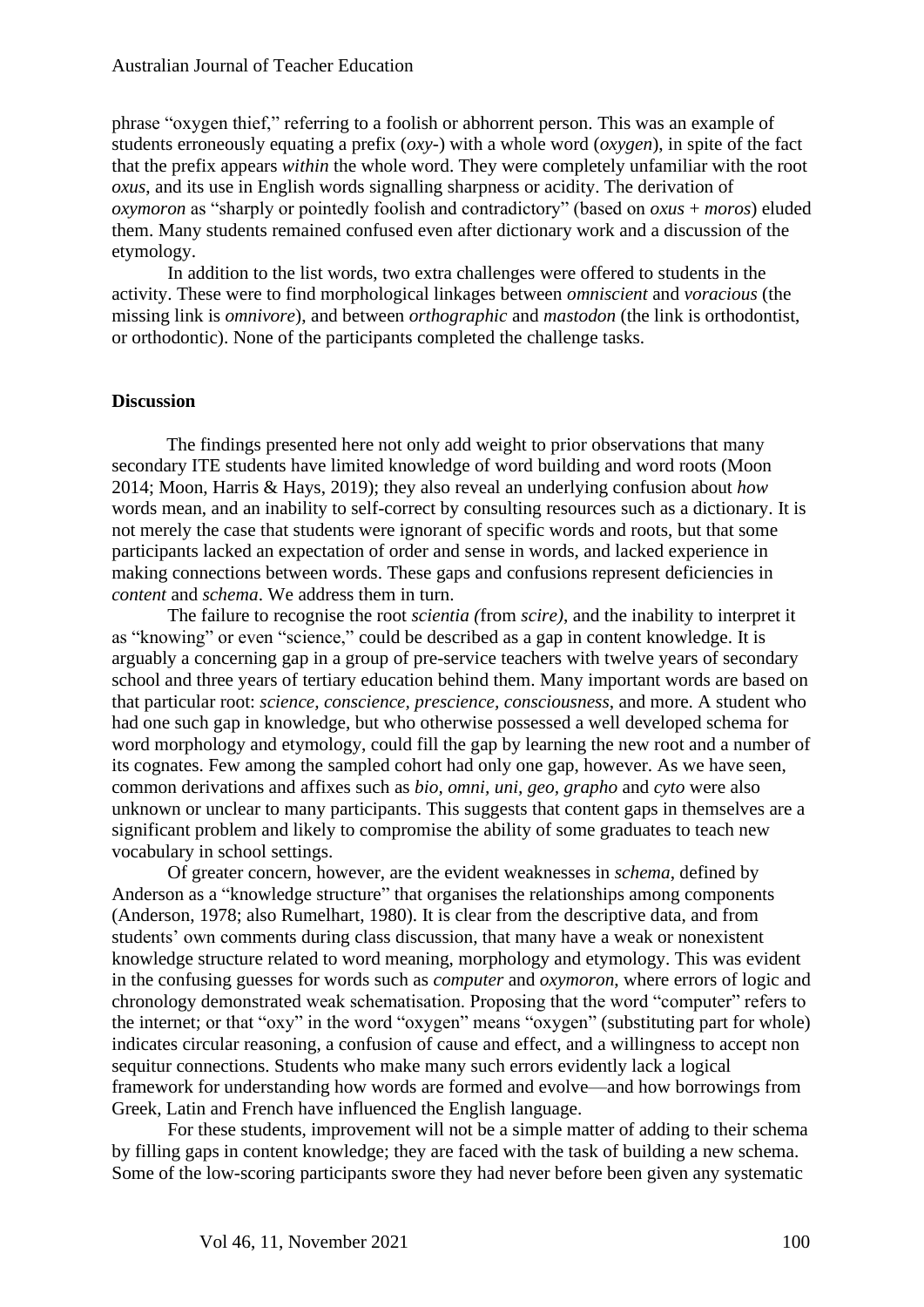instruction in word building. Demonstrations of etymologies and of linkages between words struck them as a revelation. One Design and Technology major declared in class, approvingly: "This is completely blowing my mind!" Students were not resistant to the content, and many were excited by it; they found the study of words both intrinsically interesting and a boon to their understanding of content. But they were ill-equipped to capitalise on the new information. Their attempts to predict, or even to research, word meanings only led to further confusion. The example of *geography* illustrates the depth of this problem. A number of students were unable to clarify the meaning and structure of the word even after consulting a dictionary, because they did not understand the format and nomenclature used in dictionaries to clarify word meanings and origins. These students construed the explanation of morphology ("x is the combining form of the root word y") as part of the definition they were seeking. Thus, they defined *geography* as a subject about "combining places" or "combining landforms" or "combined writing about earth." Lacking a schema for the underlying structure of word form and meanings, they were unable to selfcorrect even when provided with relevant resources. Many of the responses showed a degree of ingenuity and wit, and some might be considered playful—though there was no indication that participants were not taking the task seriously. However, such ingenuity could not compensate for the fact that even the unequivocally sincere definitions were frequently wrong and potentially misleading to school students.

Against these observations, it might be objected that the words given to students on the vocabulary list were rare, complex, or decontextualised. Against such objections we observe that secondary school teachers in specialist subjects must deal with even more complex vocabularies in their classroom content, textbooks and resources. The following are just a few examples of terms found in a selection of secondary school disciplines.

*homoeostasis, subcutaneous, adenosine triphosphate (Physical Education) chiaroscuro, palimpsest, neoclassicism, renaissance (Visual Art) mitochondrion, erythrocyte, gluconeogenesis, ribonucleic acid (Biology) accelerando, diminuendo, capriccioso, pianoforte, chromatic scale (Music) malleable, ductility, oxyacetylene (Technology, Materials Science) hexadecimal, algorithm, heuristic, trigonometry (Mathematics and Computing) proscenium, dramaturge, amphitheatre, protagonist, antagonist (Drama/Theatre Studies)*

These specialised terms, we suggest, are more challenging than many on the word list. Further, a number of simpler words on the activity list (such as *astronaut* and *unicorn*) proved to be just as challenging for some students as the rarer and more complex items. That the words were decontextulised has been noted, but since the task was designed to analyse general-purpose skills, such as distinguishing word roots from affixes, the issue of context is not especially relevant.

Given the established connections between vocabulary, literacy and comprehension cited above (Baumann, Edwards & Boland, 2003; Brusnighan & Folk, 2012; Cohen, 2012; Ebbers, 2008; Fisher & Frey, 2014; Grimm, 2008; Harmon & Wood, 2008; Riccomini et al., 2015) and the expectation that subject teachers will teach explicitly the literacies of their learning area (Australian Curriculum and Reporting Authority, 2015; Australian Institute for Teaching and School Leadership, 2015), these findings highlight a potential impasse in plans to raise the academic performance of Australian students. Australian education faces a chicken-and-egg paradox: raising standards in schools requires teachers with well developed literacy schemata and knowledge; but teachers are recruited out of a school system that is evidently failing to provide that knowledge for a substantial segment of the student cohort. We suggest that this intergenerational cycle is part of the reason why successive literacy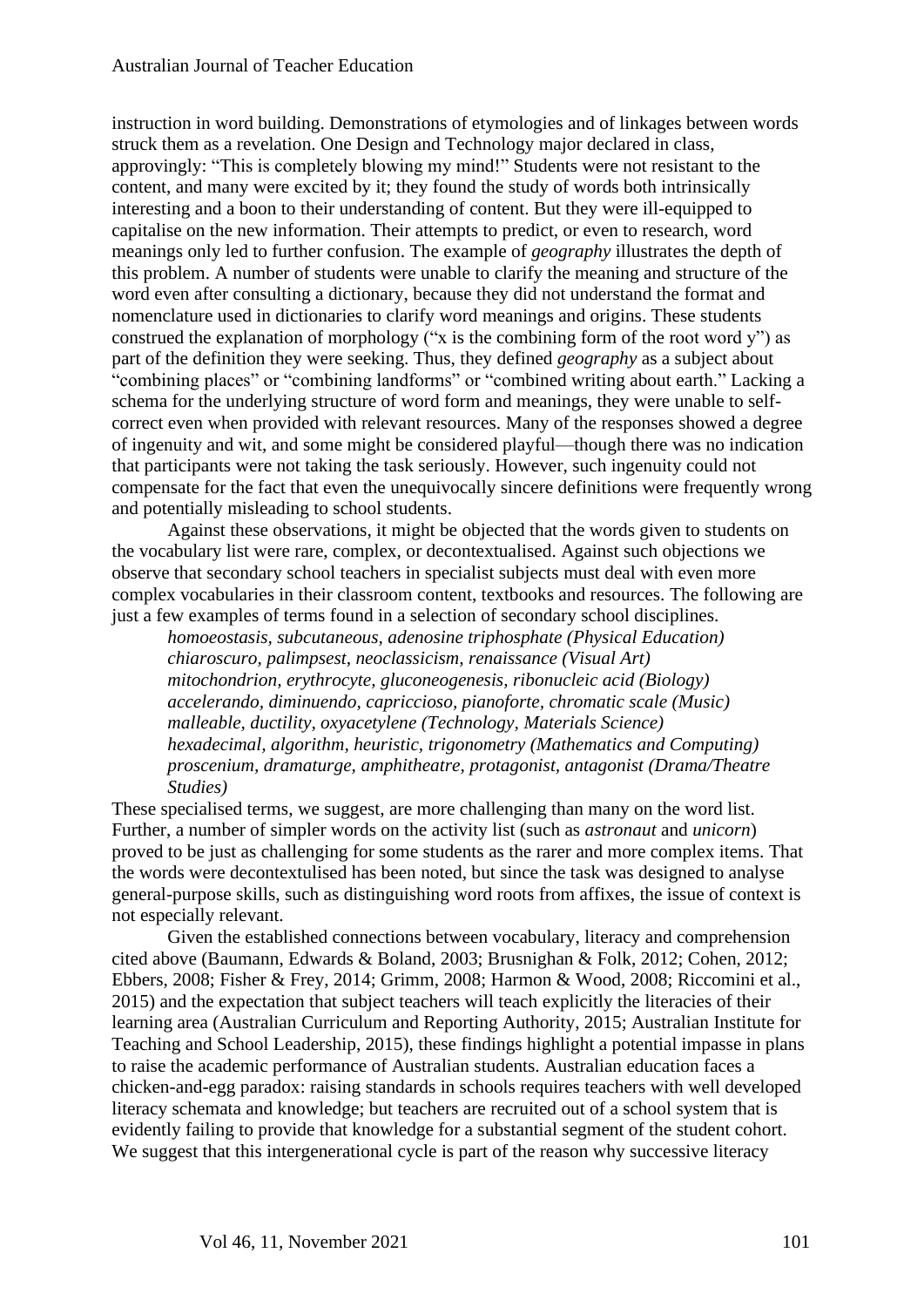initiatives have failed to effect a permanent improvement in school achievement. How, then, did we arrive at this state of affairs; and what might be done to resolve the impasse?

#### **Morphology and Etymology in School English**

Part of the explanation for the observed weakness in content knowledge and schema related to word meanings and morphology is that such content was de-emphasised in Australian secondary schooling during the latter half of the twentieth century. In earlier times, the formal study of English grammar, vocabulary and etymology had been a centrepiece of compulsory English studies. Additionally, in Western Australia, languages such as Greek and Latin were offered as discrete courses in many schools through to the 1950s, at both Junior Certificate and Leaving Certificate levels (Education Dept of Western Australia, 1955). The debt owed by English to classical sources and language was acknowledged explicitly across the curriculum; and attention to language origins, word forms and meanings was deeply embedded in the teaching and examination of English. Questions on early English examination papers speak for themselves:

*Show how English has added to its resources of expression during the last thousand years by the extended use of auxiliaries in the conjugation of the verb. Say what you know about the derivation of each of the following words: bismuth, piano, skipper, gong, tobacco, assault, ox, photograph, quartz, veranda. (Education Department of WA, 1914)*

Such detailed and decontextualised study waned in the 1950s in favour of examining words in context—especially literary contexts. But attention to word forms and origins remained a feature in textbooks and teaching materials into the 1960s. The WA Education Department's own publication, *Word usage in the secondary school* (1962), foregrounded Latin and Greek roots and affixes in its approach to vocabulary and usage. Nationally, the popular textbook *Mastering English* (Wheeler & Walsh, 1969) continued that tradition, teaching Latin roots, prefixes and suffixes in each of its 30 units of work. By the 1970s, however, even textbooks offering traditional approaches to grammar, such as the *Language* series (Sadler, Haylar & Powell, 1978), had markedly reduced such content, spotlighting Latin roots and basic morphology only in isolated units and in chapters dealing with the history of the English language.

By the last decades of the twentieth century, the systematic teaching of word origins, Latin roots, prefixes and suffixes had fallen out of favour. A slew of government reports— *The Bullock Report* (Dept of Education and Science, 1975), *The Kingman Report* (Dept of Education and Science, 1988) and *The Cox Report* (Dept of Education and Science, 1989) in the UK; and later *The Martin Report* (Martin, 1980) in Western Australia—highlighted the need for greater attention to language, and greater knowledge about language on the part of English teachers. But their recommendations were undercut by an insistence on concepts such as "language-in-use," "whole language," "real purposes" and "authentic tasks." These phrases were code for rejecting explicit instruction in language, in favour of expressive, reflective and communicative activities. Such activities emphasised experiences, processes, issues and values over the direct teaching of vocabulary, grammar or style. The rise of socalled 'language-experience' methods was arguably a vital development with many benefits; but it came at the cost of systematic instruction in word building and etymology. A bias against systematic instruction in English remains entrenched in the modern era, partly because new teachers lack the foundational knowledge for teaching such content.

Explicit knowledge of word meaning, morphology and etymology—and of specific Greek and Latin roots—remains relevant, however. The English language is an amalgam of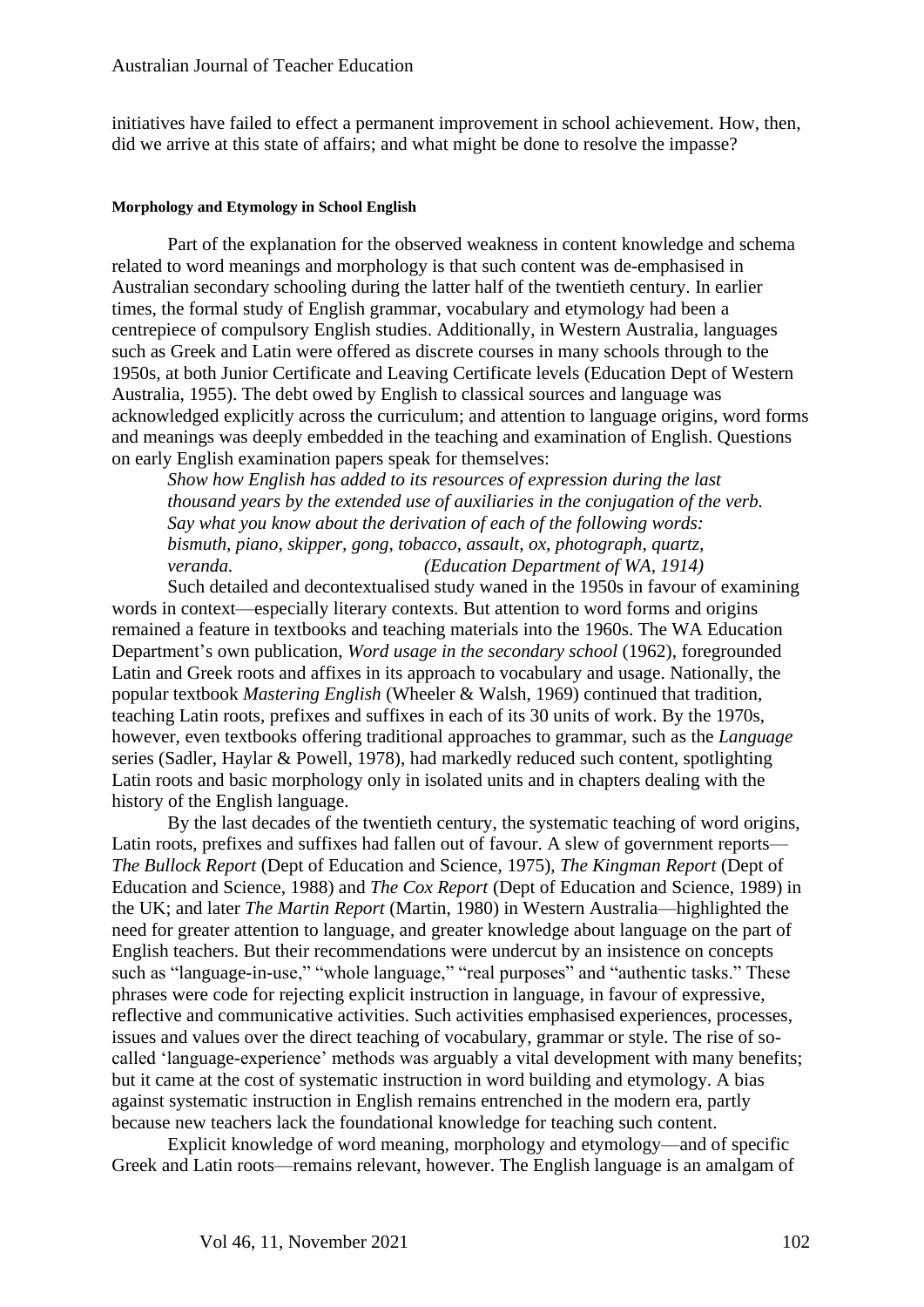Anglo-Saxon, Danish, French and Latin, with substantial borrowings from Greek, Arabic, and numerous other sources. This reality not only complicates English spelling, but makes an understanding of word origins and morphology indispensable to readers and writers seeking to extend their literacy and their rhetorical competence (Moats, 2005; Nagy, 2007; Ebbers, 2008; Harmon & Wood 2008; Wagner, Muse & Tannenbaum, 2007; Bear, 2012). Such knowledge is especially useful in decoding the technical vocabularies one encounters in advanced study of the arts, sciences and humanities. The post-enlightenment convention of using Greek and Latin to standardise the scientific names of objects and processes means that modern readers are confronted with a host of foreign terms that are a potential barrier to reading and understanding. Readers who can recognise Greek and Latin roots and affixes have a clear advantage over those for whom such words are an impenetrable puzzle that must be mastered by rote rather than solved by analysis. An understanding of common prefixes (*ambi-, hypo-, iso-, peri-, retro-*, for example), in combination with familiar roots (*dexter, derma, skopeo, topos*, for instance) enables a reader to see the structure of meaning within words such as *ambidextrous, hypodermic, isotope* and *periscope*. Readers who understand these connections can also trace the links between words with similar morphology, enriching not only their vocabulary knowledge and reading ability but also their grasp of subject content.

While the new *Australian Curriculum: English* (Australian Curriculum and Reporting Authority, 2015) now clearly addresses the formation, history and evolution of English under its "Language" strand, it is not clear that all school students are receiving deep and systematic instruction in word origins and morphology, as was once the case. Attention to these topics appears sporadic and incidental, if it is given at all. Western Australia's ATAR (Tertiary Admission) English examinations do not test linguistic knowledge explicitly, having abandoned direct testing of reading and vocabulary in 1998; and large-scale tests such as NAPLAN focus on functional literacy rather than a declarative knowledge of subjects such as etymology and grammar. The presumption is that such knowledge will be evident (or not) in the functional performance of students and so does not need to be tested in isolation. One consequence of this approach is that factors which contribute to functional competence, but which are not rendered visible in the test, become de-emphasised in classroom teaching. That is not say more testing is the answer. But a renewed emphasis on vocabulary and word building seems warranted.

#### **Implications**

In the results of the WA ITE Cohort study we see the consequence of diminished attention to vocabulary and word building in secondary schooling. For a proportion of ITE undergraduates, secondary school has failed to develop their word-knowledge schema and so has left them ill-equipped for autodidactic correction and poorly prepared to explain vocabulary to their future students. While pre-service curriculum literacy training and school resourcing efforts offer teachers some training in pedagogical routines and strategies, they do not address fundamental gaps in content and schema of the kind documented here. Countries like Australia thus face an intractable obstacle in their desire to raise school standards: it is the paradox of which must come first, better teaching, or better school standards. Given that all teachers begin as school students, this is a knotty problem indeed. We suggest a simultaneous response within both the school sector and the tertiary training sector is needed, aimed entrenching deeper knowledge of word forms and origins.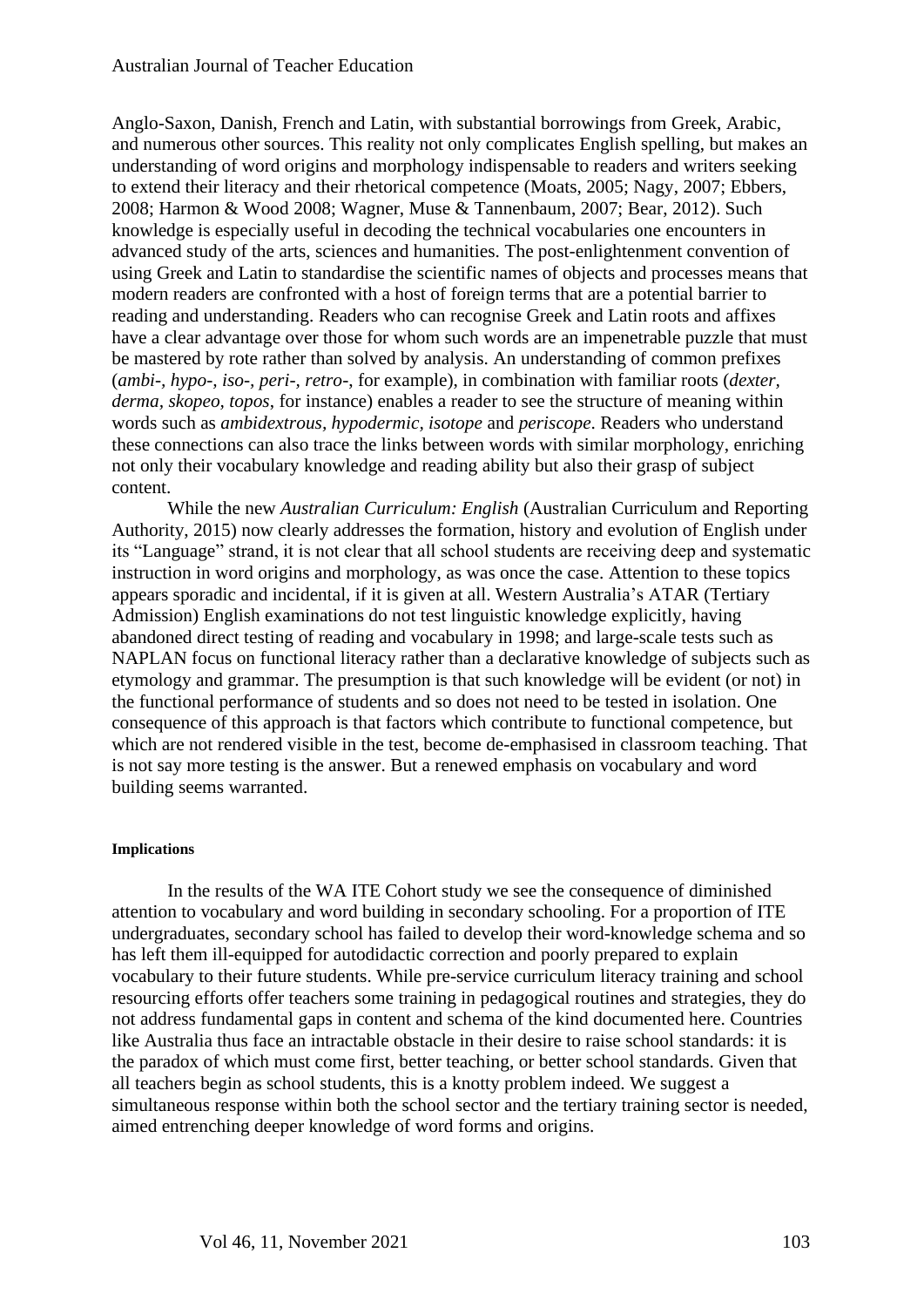# **Conclusion**

Mastery of a specialised learning area entails—among other things—mastery of its terminology. That mastery is aided by a deep understanding of the connections between word formation, meaning and subject content. Subject teachers must possess and be able to foster such understanding in the classroom. Here we have documented gaps in word knowledge and weaknesses in underlying schema among 51 ITE students drawn from a larger cohort study. We have noted that their shortcomings constitute an obstacle to effective teaching of subject literacies and subject content in secondary schools—an obstacle that existing training programs and resources are not equipped to address. We suggest that longer term solutions are needed, involving coordinated action at secondary and tertiary levels. A more explicit approach to the teaching of vocabulary and word-building knowledge may be part of the solution.

# **Declaration**

The authors declare they have no conflicts of interest, either jointly or severally.

# **References**

Alvermann, D. & Phelps, S. (1998). *Content reading and literacy*. Allyn & Bacon.

- Anderson, R. C. (1978). Schema-directed processes in language comprehension. In A.M. Lesgold, J.W. Pellegrino, S.D. Fokkema & R. Glasser (Eds), *Cognitive Psychology and Instruction* (pp.67-82). Plenum. [https://doi.org/10.1007/978-1-4684-2535-2\\_8](https://doi.org/10.1007/978-1-4684-2535-2_8)
- Armbruster, B. B., & Brown, A. L. (1984). Learning from reading: The role of metacognition. In R. C. Anderson, J. Osborn, & R. J. Tierney (Eds), *Learning to read in American schools: Basal readers and content texts*. Lawrence Erlbaum.
- Australian Curriculum and Reporting Authority. (2016). *General capabilities in the Australian curriculum.* Australian Curriculum and Reporting Authority.
- Australian Institute for Teaching and school Leadership. (2015). *Australian professional standards for teachers*. Australian Institute for Teaching and school Leadership.
- Australian Curriculum and Reporting Authority. (2018). *National Assessment Program: Literacy and Numeracy.* Australian Curriculum and Reporting Authority.
- Australian Productivity Commission. (2016). *National education evidence base: Overview and recommendations*. Australian Productivity Commission.
- Barro, C. (2020, July 22). More teachers failing math and English test. *The New Daily*. https://thenewdaily.com.au/news/2020/07/22/student-teacher-test-graduation/
- Barton, M., Heidema, C. & Jordan, D. (2002). Teaching reading in mathematics and science. *Educational Leadership, 60*(3), 24-28.
- Baumann, J.F. & Kame'enui, E.J. (Eds). (2012). *Vocabulary instruction: Research to practice* (2<sup>nd</sup> ed.). New York, NY: Guildford Press.
- Baumann, J.F., Edwards, E., & Boland, E.M. (2003). Vocabulary tricks: Effects of instruction in morphology and context on fifth‐grade students' ability to derive and infer word meanings. *American Educational Research Journal, 40*(2), 447–494. <https://doi.org/10.3102/00028312040002447>
- Bean, T. W., Bean, S. K. and Bean, K. F. (2001). Intergenerational conversations and two adolescents' multiple literacies: Implications for redefining content area literacy. In J.A. Rycik & J.L. Irvin (Eds), *What adolescents deserve: A commitment to students' literacy learning* (pp. 207–225). International Reading Association.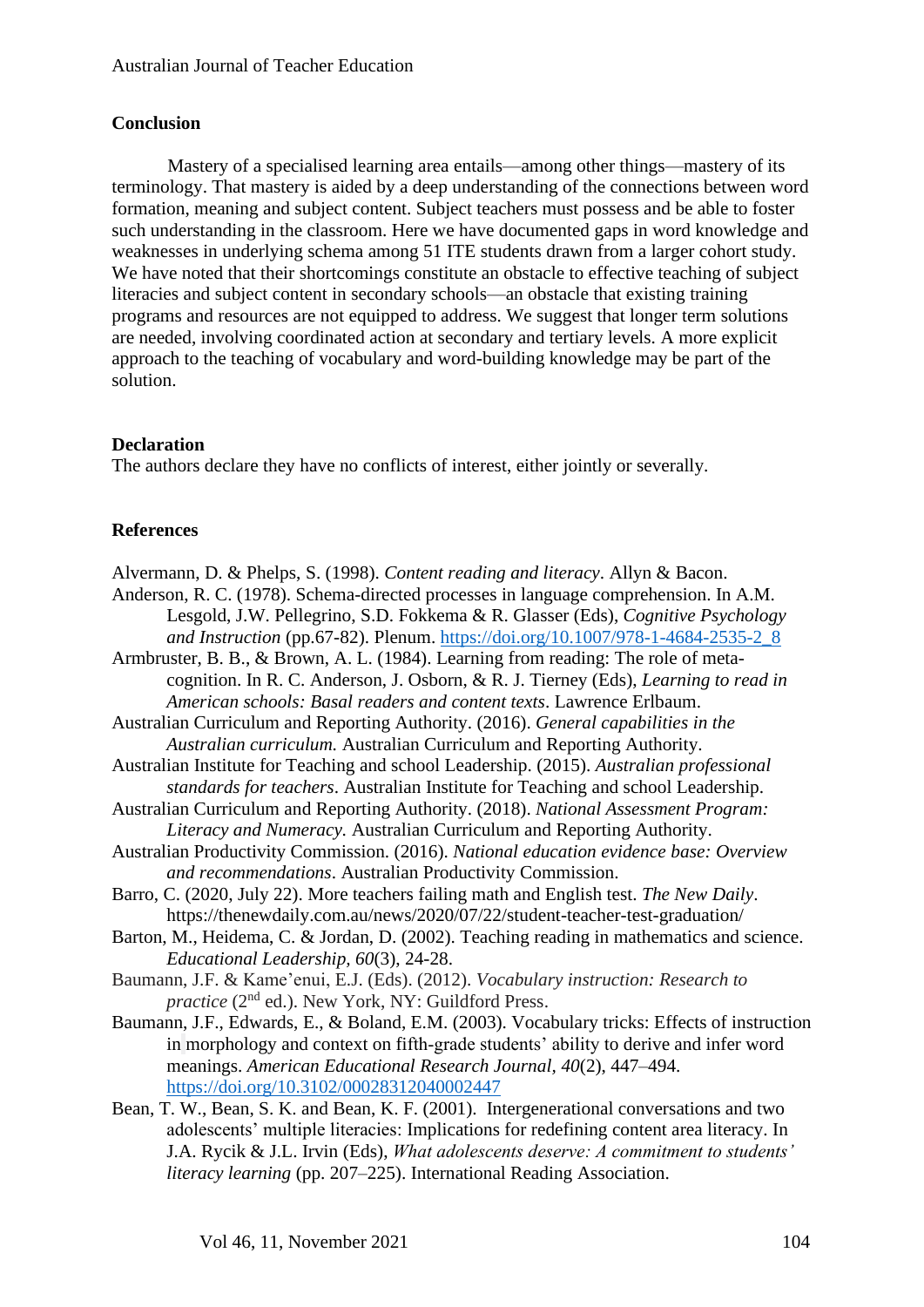- Beck, I., McKeown, M. & Omanson, R. (1987). The effects and uses of diverse vocabulary instructional techniques. In M. McKeown & M. Curtis (Eds), *The nature of vocabulary acquisition*. (pp.147-163). Lawrence Earlbaum.
- Beck, I., McKeown, M. & Kucan, L. (2013). *Bringing words to life*. The Guildford Press.
- Bear, D. (2012). *Words their way: word study for phonics, vocabulary and spelling.* (4<sup>th</sup> ed.). Pearson.
- Bertram, R., Laine, M., & Virkkala, M. M. (2000). The role of derivational morphology in vocabulary acquisition: get by with a little help from my morpheme friends. *Scandinavian Journal of Psychology,* 41, 287–296. [https://doi.org/10.1111/1467-](https://doi.org/10.1111/1467-9450.00201) [9450.00201](https://doi.org/10.1111/1467-9450.00201)
- Borasi, R. & Siegel, M. (2000). *Reading counts: Expanding the role of reading in mathematics classrooms*. Teachers College Press.
- Bowers, P.N., Kirby, J.R. & Deacon, S.H. (2010). The effects of morphological instruction on literacy skills: A systematic review of the literature. *Review of Educational Research, 80*, 144–179. <https://doi.org/10.3102/0034654309359353>
- Brusnighan, S., & Folk, J. (2012). Combining contextual and morphemic cues is beneficial during incidental vocabulary acquisition: semantic transparency in novel compound word processing. *Reading Research Quarterly, 47*(2), 172–190.
- Cohen, M.T. (2012). The importance of vocabulary for science learning. *Kappa Delta Pi Record, 48*(2), 72-77. <https://doi.org/10.1080/00228958.2012.680372>
- Department of Education, Western Australia. (1996). *Stepping out: Literacy and learning strategies.* Department of Education.
- Department of Education, Western Australia. (2021). Lifting literacy in secondary schools. Literacy Educators Network meeting, Wednesday, February 24. Convenor Fiona Walker. Edith Cowan University, Mount Lawley, Western Australia.
- Department of Education and Training. (2016). *Literacy and Numeracy Test for Initial Teacher Education students*. Department of Education and Training.
- Department of Education and Science, UK. (1975). *A language for life: report of the committee of inquiry appointed by the secretary of state for education and science under the chairmanship of Sir Alan Bullock.* (The Bullock Report.) HMSO.
- Department of Education and Science, UK. (1988). *The Report of the committee of inquiry into the teaching of English language*. (The Kingman Report). Department of Education and Science.
- Department of Education and Science. (1989). *The report of the English working party 5-16*. (The Cox Report). Department of Education and Science.
- Devonshire, V. & Fluck, M. (2010). Spelling development: Fine-tuning strategy use and capitalising on the connections between words. *Learning and Instruction, 20*(5), 361- 371. <https://doi.org/10.1016/j.learninstruc.2009.02.025>
- Ebbers, S. (2008). Linking the language: a cross-disciplinary vocabulary approach. *Reading Rockets*. http://www.readingrockets.org/article/34015/
- Education Department of Western Australia. (1914). *Subjects of examination, 1914*. Certificate Examinations: English Leaving Certificate. WA Government Printer.
- Education Department of Western Australia. (1920). *Subjects of examination, 1920*. WA Government Printer.
- Education Dept of Western Australia. (1955). *Manual of public examinations 1955*. WA Government Printer.
- Education Dept of Western Australia. (1962). *Word usage in the secondary school*. WA Government Printer.
- Fisher, D. & Frey, N. (2014). Content area vocabulary learning. *The Reading Teacher, 67*(8), 594-599. <https://doi.org/10.1002/trtr.1258>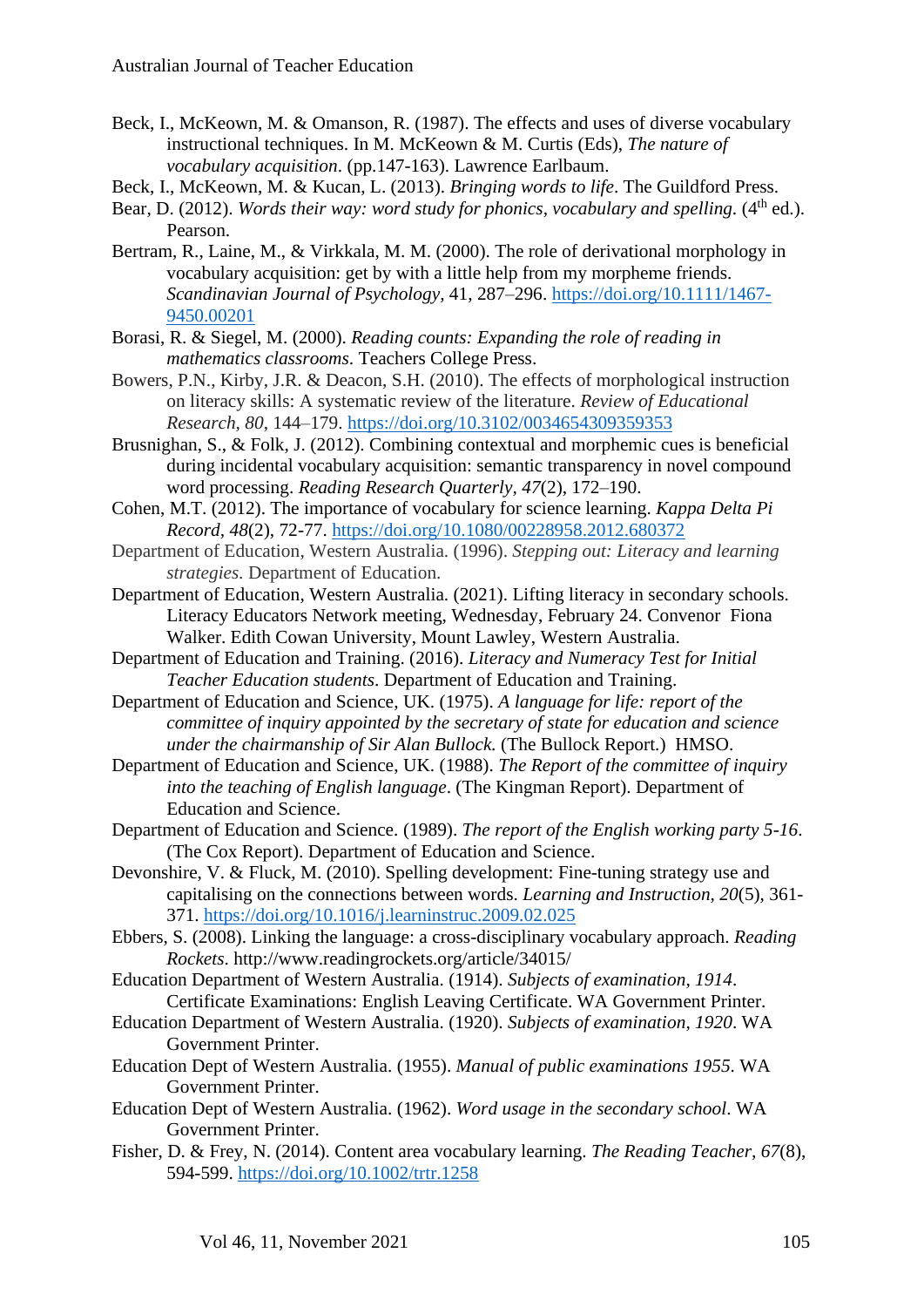- Ford-Connors, E. & Paratore, J.P. (2015). Vocabulary instruction in fifth grade and beyond: Sources of word learning and productive contexts for development. *Review of Educational Research, 85* (1), 80-81.
- Goodwin, A.P. & Ahn, S. (2013). A meta-analysis of morphological interventions in English: Effects on literacy outcomes for school-age children. *Scientific Studies of Reading, 179*(4), 257-285. <https://doi.org/10.3102/0034654314540943>
- Gray, W. S. (1925). A modern program of reading instruction for the grades and high school. In G.M. Whipple (Ed), *Report of the National Committee on Reading: 24th Yearbook of the National Society for the Study of Education* (pp. 21–73). Public School Publishing.
- Grimm, K.J. (2008). Longitudinal associations between reading and mathematics achievement. *Developmental Neuropsychology, 33*(3), 410-426. <https://doi.org/10.1080/87565640801982486>
- Harmon, J.M. & Wood, K. D. (2008). Content-area vocabulary: a critical key to conceptual learning. *Adolescent Literacy in Perspective, 2-6*. http://ohiorc.org/adlit/
- Helman, A., Calhoon, M., Lee, K. (2014). Improving science vocabulary of high school English language learners with reading disabilities. *Learning Disability Quarterly, 38*(1), 40-52. <https://doi.org/10.1177/0731948714539769>
- Herber, H.L. (1970). *Teaching reading in content areas*. Prentice-Hall.
- Hirsch, E.D. (1996). *The schools we need and why we don't have them*. Anchor/Random House. <https://doi.org/10.2307/358685>
- Hirsch, E.D. (2006). *The knowledge deficit: Closing the shocking education gap for American children*. Houghton Mifflin.
- Krawitz, J. Chang, Y-P., Yang, K-L. and Schukajlow, S. (2021). The role of reading comprehension in mathematical modelling: improving the construction of real world model and interest in Germany and Taiwan. *Educational Studies in Mathematics.* <https://doi.org/10.1007/s10649-021-10058-9>
- Lemke, J. L. (2004). The literacies of science. In E. W. Saul (Ed), *Crossing borders in literacy and science instruction: Perspectives on theory and practice.* (pp.33-47). International Reading Association. <https://doi.org/10.1598/0872075192.2>
- Moje, E.B. (2015). Doing and teaching disciplinary literacy with adolescent learners. *Harvard Educational Review, 85*(2), 254-278. [https://doi.org/10.17763/0017-](https://doi.org/10.17763/0017-8055.85.2.254) [8055.85.2.254](https://doi.org/10.17763/0017-8055.85.2.254)
- Leigh, A. & Ryan, C. (2008). How and why has teacher quality changed in Australia? *Australian Economic Review, 41*, 141–159 [https://doi.org/10.1111/j.1467-](https://doi.org/10.1111/j.1467-8462.2008.00487.x) [8462.2008.00487.x](https://doi.org/10.1111/j.1467-8462.2008.00487.x)
- Louden, W. (2005). *Prepared to teach: An investigation into the preparation of teachers to teach literacy and numeracy*. Department of Education, Science and Training.
- Love, K. (2010). Literacy pedagogical content knowledge in the secondary curriculum. *Pedagogies, 5* (4), 338-355.<https://doi.org/10.1080/1554480X.2010.521630>
- Martin, N. (1980). *What goes on in English lessons: case studies from government high schools in Western Australia*. Education Department of Western Australia.
- Ministry of Education Canada. (2011). Think literacy: resources for teachers. Ministry of Education. http://www.edu.gov.on.ca/eng/studentsuccess/thinkliteracy/
- Ministry of Education new Zealand. (2007). *Secondary school literacy initiative (SSLI).* Ministry of Education.
- Moats, L.C. (2005). How spelling supports reading. *American Educator,* Winter, 12-43.
- Moje, E.B. (2015). Doing and teaching disciplinary literacy with adolescent learners. *Harvard Educational Review, 85*(2), 254-278. [https://doi.org/10.17763/0017-](https://doi.org/10.17763/0017-8055.85.2.254) [8055.85.2.254](https://doi.org/10.17763/0017-8055.85.2.254)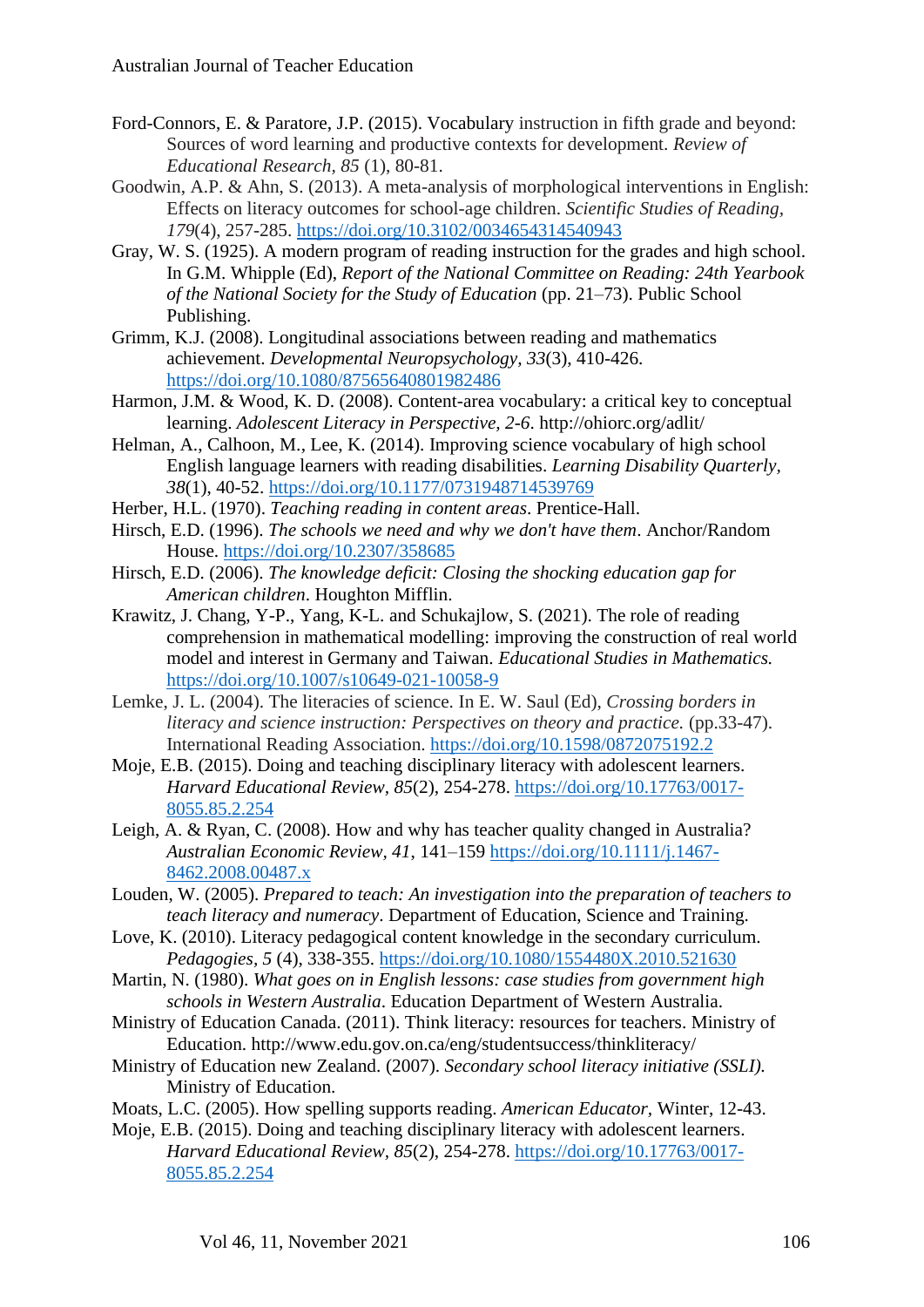- Moon, B. (2012). Remembering rhetoric: Recalling a tradition of explicit instruction in writing. *English in Australia, 47*(1), 37-52.
- Moon, B. (2014). The literacy skills of secondary teaching undergraduates: Results of diagnostic testing and a discussion of findings. *Australian Journal of Teacher Education, 39*(12), 111-130.<https://doi.org/10.14221/ajte.2014v39n12.8>
- Moon, B., Harris, B. & Hays, A. (2019). Can secondary teaching graduates support literacy in the classroom? Evidence from undergraduate assignments. *Australian Journal of Teacher Education, 44*(8), 74-101. <https://doi.org/10.14221/ajte.2019v44n8.5>
- Morris, A. & Stewart-Dore, N. (1984). *Learning to learn from text.* Addison-Wesley.
- Nagy, W.E. (2007). Metalinguistic awareness and the vocabulary-comprehension connection. In R.K. Wagner, A.E Muse, & K.R. Tannenbaum (Eds), *Vocabulary acquisition: Implications for reading comprehension* (pp. 52-77). Guildford Press.
- National School Boards Association. (2006). *The next chapter: A school board guide to improving adolescent literacy*. National School Boards Association.
- Ofsted. (2013). *Improving literacy in secondary schools: Report summary*. Office for Standards in Education.
- Riccomini, P., Smith, G., Hughes, E. and Fries, K. (2015). The language of mathematics: The importance of teaching and learning mathematical vocabulary. *Reading and Writing Quarterly, 31* (3), 235-252. <https://doi.org/10.1080/10573569.2015.1030995>
- Rumelhart, D. E. (1980). *Schemata: The building blocks of cognition.* Erlbaum.
- Ruddell, M. R. (2008). *Teaching content reading and writing*. Allyn & Bacon.
- Sadler, R.K., Hayllar, T.A.S. & Powell, C.J. (1978). *Language: An English course for secondary schools*. Macmillan.
- Schuth, E., Kohne, J. & Weinert, S. (2017). The influence of academic vocabulary knowledge on school performance. *Learning and Instruction, 49*, 157-165. <https://doi.org/10.1016/j.learninstruc.2017.01.005>
- Shanahan, T. & Shanahan, C. (2008). Teaching disciplinary literacy to adolescents. *Harvard Education Review, 78*(1), 40-59. <https://doi.org/10.17763/haer.78.1.v62444321p602101>
- Siebert, D. & Draper, R.J. (2008). Why content area literacy messages do not speak to mathematics teachers. *Literacy Research and Instruction, 47*(4), 229-245. <https://doi.org/10.1080/19388070802300314>
- Teacher Education Ministerial Advisory Group. (2014). *Action now: classroom ready teachers*. Commonwealth of Australia.
- Thomson, S., Wernert, N., O'Grady, E. & Rodrigues, S. (2016). *TIMSS 2015: A first look at Australia's results*. Australian Council for Education Research.
- Thomson, S., De Bortoli, L. & Underwood, C. (2017). *PISA 2015: Reporting Australia's results*. Australian Council for Education Research.
- Thomson, S., de Bortoli, L., Underwood, C. and Schmid, M. (2019). *PISA 2018: Reporting Australia's results*. Australian Council for Education Research.
- Vacca, R.T. & Vacca, J.L. (1989). *Content area reading: Literacy and learning across the curriculum*. Scott/Foresman.
- Wagner, R.K., Muse, A.E. & Tannenbaum, K.R. (Eds). (2007). *Vocabulary acquisition: Implications for reading comprehension*. Guildford Press.
- Wellington, J. & Osborne, J. (2001). *Language and literacy in science education*. (pp.1-8). Open University Press.
- Wheeler, P.M. & Walsh, R.D. (1969). *Mastering English: The practice of effective English from the middle school into the senior secondary school*. Martindale Press.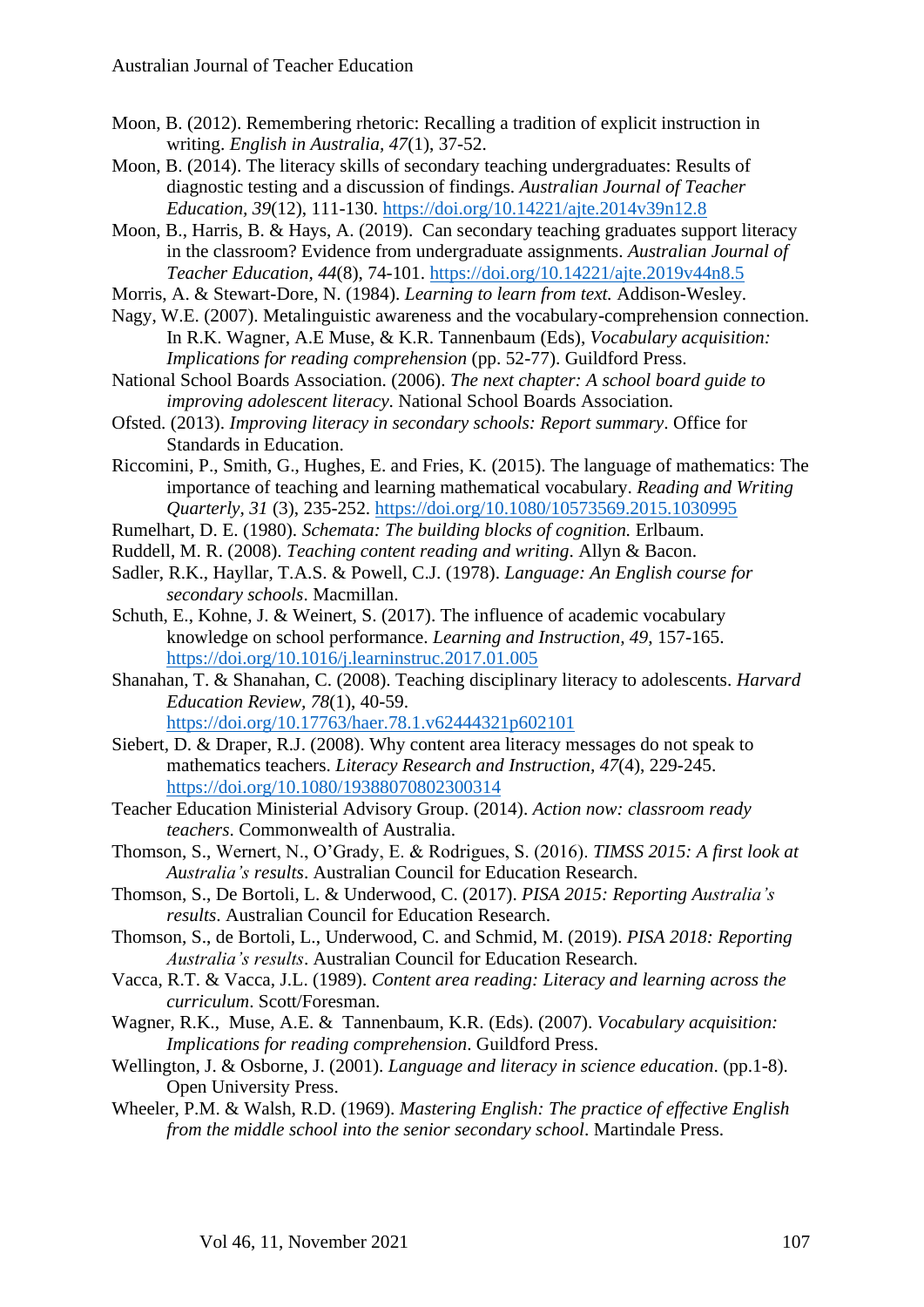Zaglas, W. (2020, September 29). Controversial LANTITE test needs to change, report concludes. *Education Review*. https://www.educationreview.com.au/2020/09/controversial-lantite-test-needs-tochange-report-concludes/